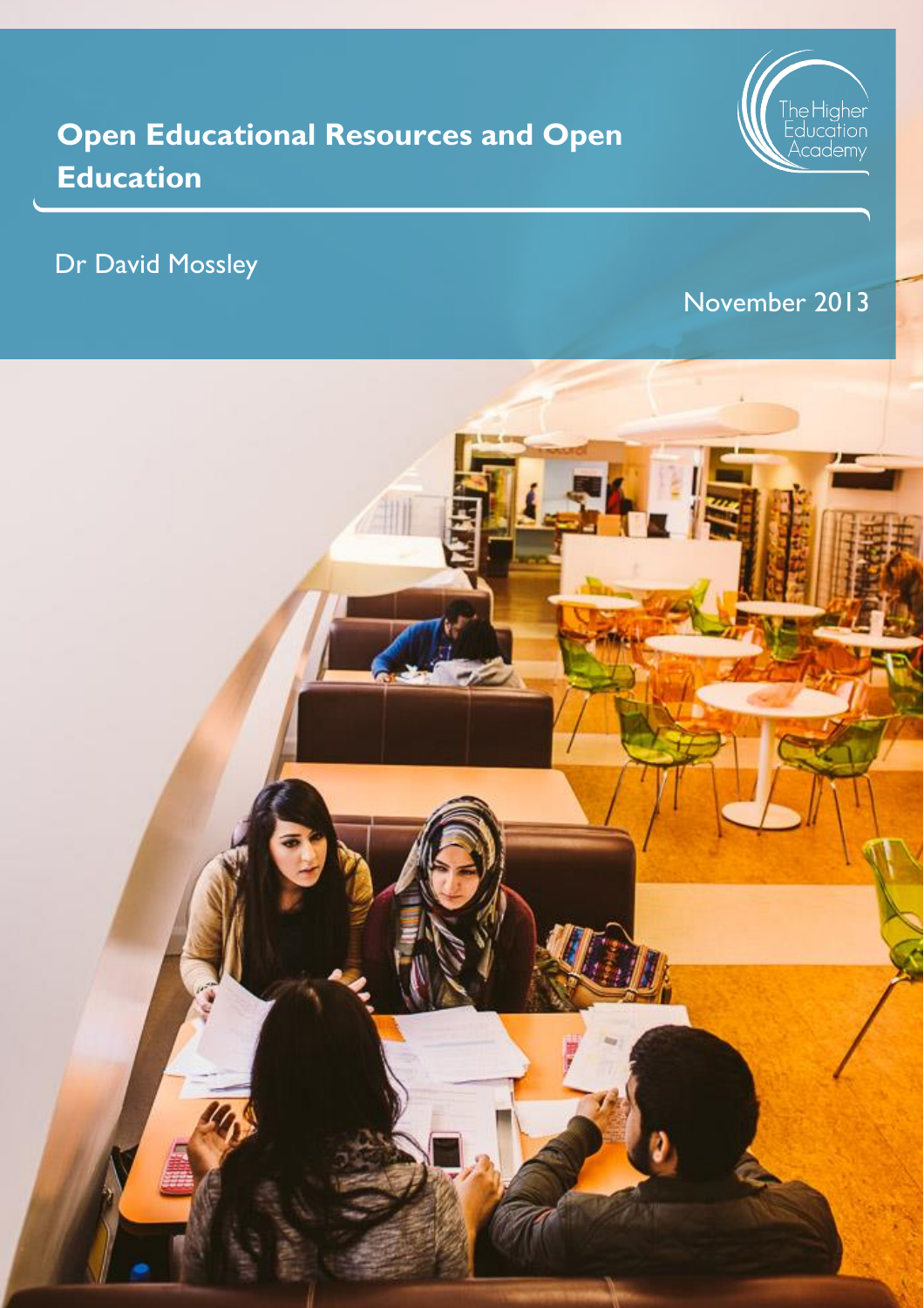# **Contents**

| <b>Section</b>                                                                                         | Page         |  |
|--------------------------------------------------------------------------------------------------------|--------------|--|
| Open Educational Resources and Open Education                                                          | 4            |  |
| What will you find here?                                                                               | 4            |  |
| Finally                                                                                                | 4            |  |
| <b>Introduction</b>                                                                                    | 5            |  |
| The basics                                                                                             | 5            |  |
| A (very) brief history of OER                                                                          | 6            |  |
| Openness                                                                                               | 7            |  |
| Accessibility                                                                                          | 8            |  |
| Resources                                                                                              | 8            |  |
| <b>MOOCs</b>                                                                                           | 8            |  |
| Change                                                                                                 | 9            |  |
| <b>Commonly asked questions</b>                                                                        | $\mathbf{H}$ |  |
| What are OERs?                                                                                         | $\mathbf{H}$ |  |
| Where can I find OERs and be sure I may use them?                                                      | $\mathbf{H}$ |  |
| What is 'open education'?                                                                              | 12           |  |
| What are MOOCs?                                                                                        | 12           |  |
| I'm really not sure about copyright and intellectual property and sharing. It's a minefield, isn't it? | 2            |  |
| Can I create my own OER from someone else's openly shared materials? How should it be licensed? 14     |              |  |
| Do I need to check the permission to use everything I include in my teaching and want to share?        | 4            |  |
| My institution says it owns my teaching materials. What should I do?                                   | 4            |  |
| I work in an area where sensitive materials are used for teaching. Can these be shared? 14             |              |  |
| How do OERs affect the quality of learning and teaching?                                               | 4            |  |
| What are the benefits of using OERs for my institution?<br>Ι.                                          | 15           |  |
| Literature and resources review                                                                        | 16           |  |
| <b>HEA/JISC</b>                                                                                        | 16           |  |
| Overview                                                                                               | 16           |  |
| Release, cascade and collections of existing materials and practices                                   | 17           |  |
| <b>Case Studies</b>                                                                                    | 17           |  |
| Change and embedding projects                                                                          | 18           |  |
| Institution-Wide projects:                                                                             | 18           |  |
| <b>Embedding Projects:</b>                                                                             | 18           |  |
| Projects for continuing professional development                                                       | 18           |  |
| Students and OER                                                                                       | 9            |  |
| Technical and innovation projects                                                                      | 19           |  |
| Subject-Specific and PSRB projects                                                                     | 9            |  |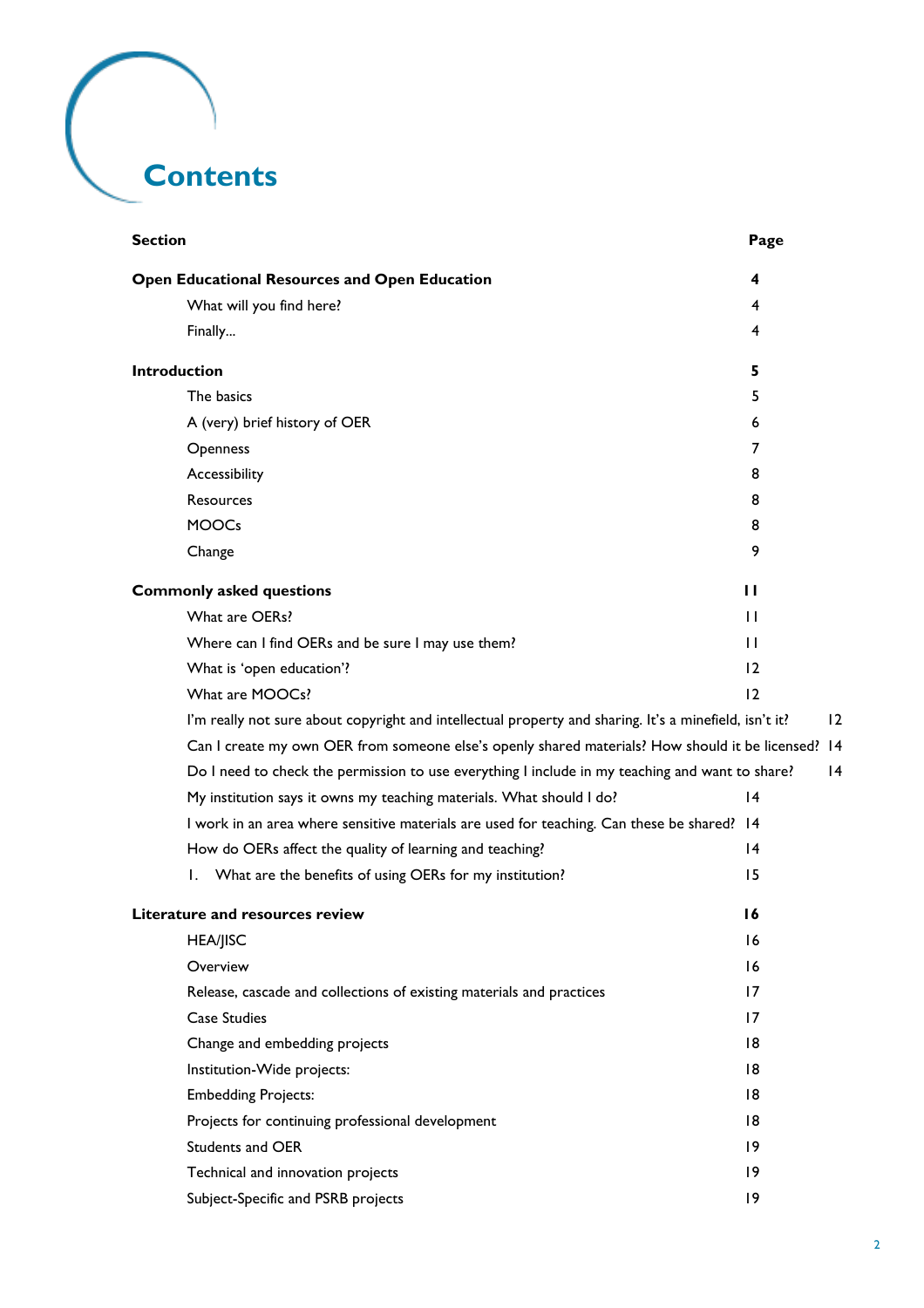| Top 10 lists                         | 2 I |
|--------------------------------------|-----|
| 10 Places to look for OER            | 21  |
| 10 Things to do                      | 21  |
| 10 Twitter feeds to follow           | 22  |
| 10 Essential tools and services      | 22  |
| Selected bibliography and references | 24  |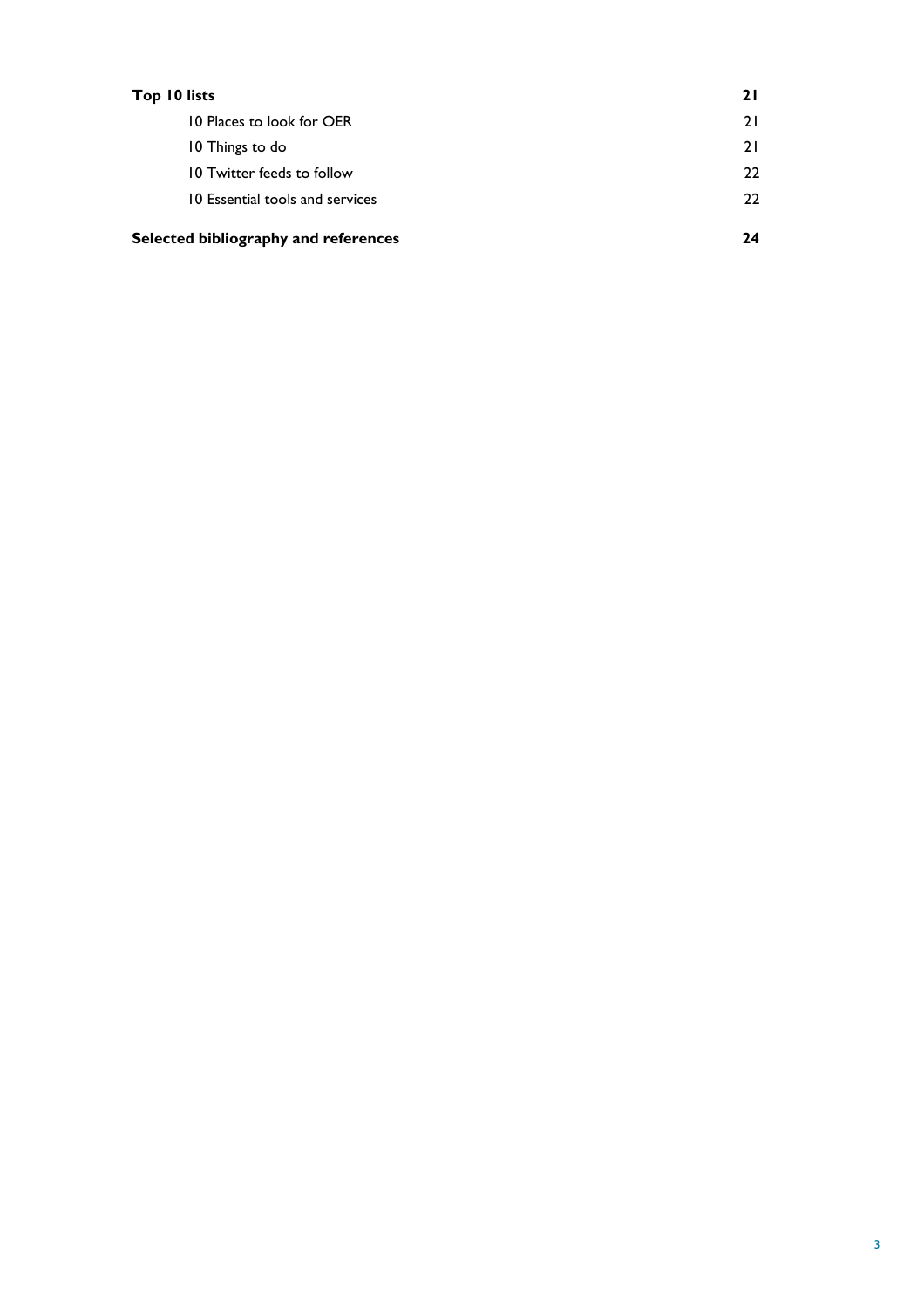# <span id="page-3-0"></span>Open Educational Resources and Open Education

This toolkit explores open educational resources (OER) and some aspects of open educational practice. As a first working definition, OERs are teaching resources that are created, usable and reusable freely with as few barriers for the end-user as possible (see Commonly asked questions). OERs can include e-textbooks, documents, digital images, videos, collections of files, software tools, coherent 'learning objects' and whole courses, provided that they are freely available for use, and, importantly, reuse. Another umbrella term often used is the open education movement to collectively describe those working within this philosophy in further and higher education.

Barely a week goes by without mention of open education in some form or other in the higher education press. Many colleges and universities are responding to global trends to engage with ever-larger numbers of students by offering free on-line courses using new business models. Teaching staff in further and higher education are encouraged to collaborate on the reuse of resources because of time and financial pressures. All these changes can be seen as different aspects or consequences of the open education movement.

This toolkit resource is designed for those new to teaching and those new to open approaches to resources who may be more generally experienced. The whole section aims to help you begin to navigate these debates, and it provides materials, tips and information to help you understand and engage with OER and open practice straightaway. I have tried to help you find your feet rather than be comprehensive and too verbose.

#### <span id="page-3-1"></span>**What will you find here?**

A selected range of resources has been distilled and presented for you to explore in your own preferred way, giving you information and links to useful material, repositories and discussions. You will find some straightforward answers to the most common questions asked by those new to OER and open educational practice based on the author's experiences of working with practitioners throughout the UK. There is a useful quick-reference page of top-10 resources, tools and tips for immediate use.

As with other sections of the toolkit, there are reflection points throughout to encourage an active awareness of your own attitudes and knowledge around sharing and open practice; it can be surprising to discover what concerns most in sharing your teaching materials or in using others'.

The OER movement reaches well beyond colleges and universities, but only higher education is covered in any detail here.

#### <span id="page-3-2"></span>**Finally...**

The current discussions can appear to raise many questions about the role of the teacher, openness, pedagogy, quality control, intellectual property and technology; indeed they do, as you would expect from an approach to teaching that is developing so quickly and globally. However, at the heart of open education are two ideas: a belief that through openly sharing the notion of education as a public good, rather than just a private benefit, can be put into action, with a reduction in transaction costs; and that we all share a commitment to improving the quality of the educational experience of students. Alongside which many institutions are realising benefits from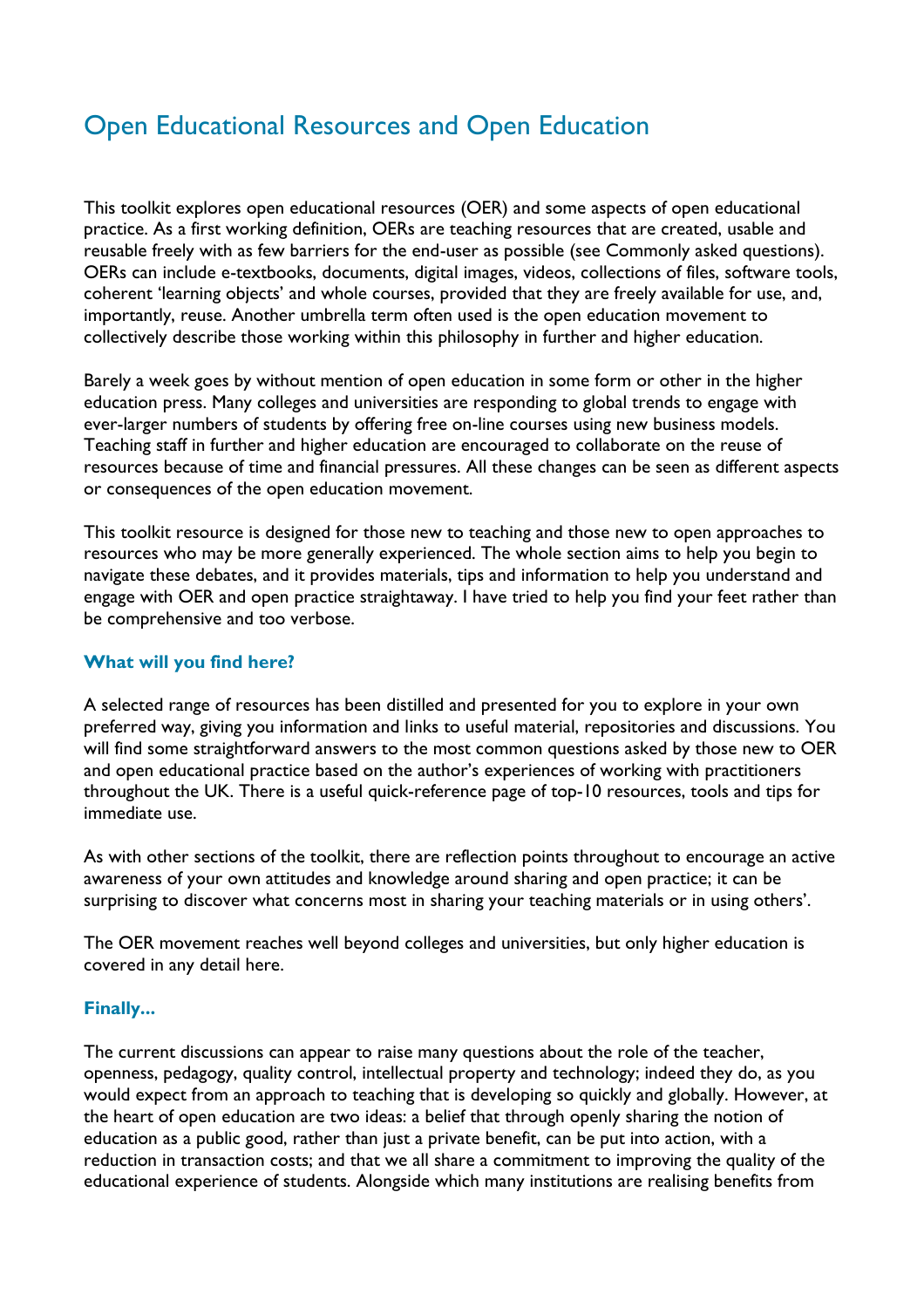openness for concerns that are more prosaic: recruitment, economic use of resources, competitive advantage and business planning. There is, therefore, in the OER and the open education movements, a spirit of genuine educational enterprise combined with a desire to make higher education better and a real power for good in the world.

The information here cannot be the whole story because open educational practice is a very dynamic area of higher education with multiple perspectives and strands. Local considerations and policies will make some recommendations more useful than others will be for you; and your own practices may well influence that local context. However, I hope there is enough here to get you started, and at least some suggestions that will work in almost any context. We are always learning from each other and this will always be a work in progress.

# <span id="page-4-0"></span>**Introduction**

The following pages cover some of the current discussions, topics and material of most relevance to those new to OER. As with any topic within a large, global academic community of developers and users there is much more material available than can be reasonably surveyed in an introduction. I have, however, attempted to give the reader a good start and some indications under each heading where further guidance can be found. In some cases I have linked to collections of examples for the reader to browse, in others to single examples of effective practice; no judgement on quality should be made inferred from those selection, except that they illustrate the points made in each section below.

## <span id="page-4-1"></span>**The basics**

Jumping straight in, there is a vast array of introductory material available on-line covering the basic issues in OER and open education. The following selection is a taster to the wider ranging materials to follow. Each of the links below covers similar foundation questions but with slightly different emphases and will, taken together, give an excellent grounding in the key benefits and considerations of OER generation, use and reuse.

- [7 Things You Should Know About Open Educational Resources](http://net.educause.edu/ir/library/pdf/ELI7061.pdf) (a pdf resource, covering all the core issues)
- [A staff guide to Open Educational Resources](http://open.jorum.ac.uk/xmlui/handle/123456789/5819) (a printable guide book)
- [Open Educational Resources -](http://www.heacademy.ac.uk/assets/documents/disciplines/HealthSciences/new-to-teaching-toolkit/oer/presentation-why-oer.ppt) a short guide (a PowerPoint presentation)
- [OER benefits and myths](http://wikieducator.org/Educators_care/OER_Benefits_and_myths) (a discussion wiki with links to other resources)
- [A mindmap of the OER use/reuse landscape](http://www.mindmeister.com/76726554/oer-use-reuse-landscape)
- [Exemplary Collection of institutions with OER policy](http://wikieducator.org/Exemplary_Collection_of_institutions_with_OER_policy) (a wiki resource)

For a more comprehensive picture of framework issues see the HEA/JISC Infokit wiki, which was designed to support the whole of the HEA/JISC OER programme, and which is referenced below in different contexts.

[OER InfoKit](https://openeducationalresources.pbworks.com/w/page/24836860/What%20are%20Open%20Educational%20Resources)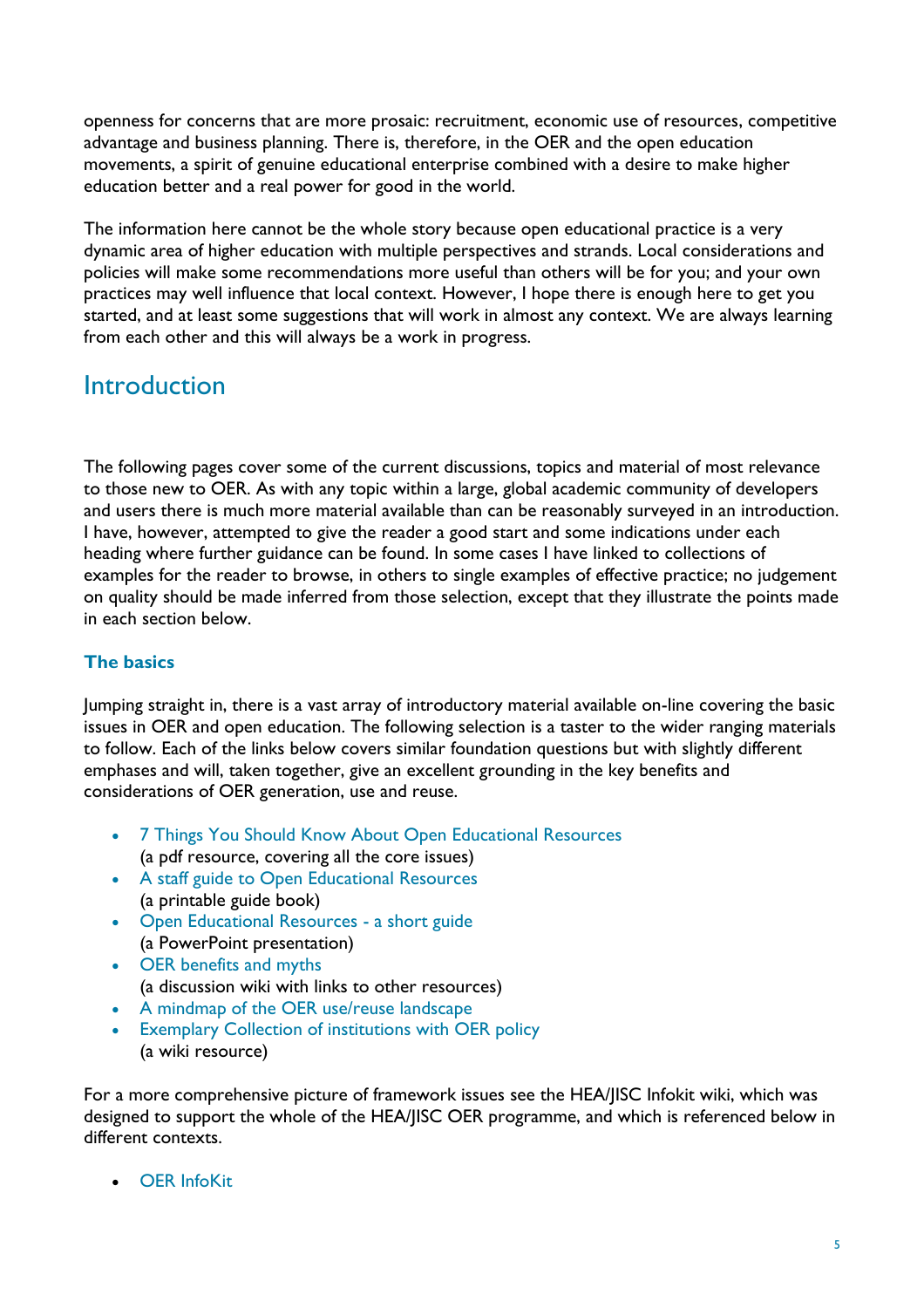The general picture you should have is that there are certain common themes to the way these sources treat OER: free availability, open access, repurposing and adaptation, licensing to address intellectual property issues, an international community, models of change and a commitment to improving the quality of the materials in order to improve the student learning experience. The rest of this page unpacks these themes.

## <span id="page-5-0"></span>**A (very) brief history of OER**

Open Education (OE) and OER have their origins in the open source, open knowledge and free sharing movements in the latter part of the twentieth century, although the relationship of those movements to education has been a symbiotic one. Alongside these there were developments in open and distance learning that drew on rapid innovations in technology. In 1994 the term 'learning object' was introduced by Wayne Hodgins to describe any packaged digital resource that had defined educational aims and could be shared. This idea has been criticised because it fixes resources to a specific context with no sense of reuse and adaptation. Nevertheless the notion of shared learning resources brought about attempts to define standards for cataloguing and searching for teaching materials online – one of the precursor organisations to the HEA, the Learning and Teaching Support Network, was closely involved in these standards in the UK. A further development grew from the work of one of the leading developers of the early intellectual framework for OER as adaptable and repurposable, David Wiley at Utah State University; he promoted the idea of 'open content' (analogously to open sources software) and licencing, which in turn led to the foundation of the Creative Commons in 2001.

These ideas and structures are the basic building blocks of the OER movement today: an understanding of the nature of the teaching resources and their use and repurposing, mechanisms for accurately and consistently describing them in larger collections, and frameworks for dealing with issues around intellectual property rights. Combined with a growing body of pedagogy that draws out the underpinning notions of knowledge, learning and the educational context where resources are always appropriately developed sets the scene for OER.

In 2001 the Massachusetts Institute of Technology (MIT) began its Open Courseware (OCW) initiative, making the vast majority of its teaching materials and courses available freely on-line. This promoted the idea of larger-scale release of teaching resources resulting in the formation of the Open Courseware Consortium (OCWC) to bring together all those engaged in this scale of resource.

In 2002 the term 'open educational resources' was adopted by UNESCO, an organisation that has done much to promote OER as driver for educational change across the globe. In 2012 an historic declaration by UNESCO, following a world-wide survey, called on all governments to make all educational materials freely available.

- David Wiley (2006) [Expert Meeting on Open Educational Resources](http://www.oecd.org/dataoecd/19/26/36224377.pdf) (a pdf paper)
- [MIT OpenCourseWare](http://ocw.mit.edu/index.htm)
- [OpenCourseWare Consortium \(OCWC\)](http://www.ocwconsortium.org/)
- [UNESCO: OER](http://www.unesco.org/new/en/communication-and-information/access-to-knowledge/open-educational-resources/)
- [UNESCO, Paris declaration 2012](http://www.unesco.org/new/en/communication-and-information/resources/news-and-in-focus-articles/in-focus-articles/2012/open-educational-resources-congress-passes-historic-declaration/)
- [OER Africa](http://www.oerafrica.org/) (a very clear and powerful use-case in terms of international sharing and development)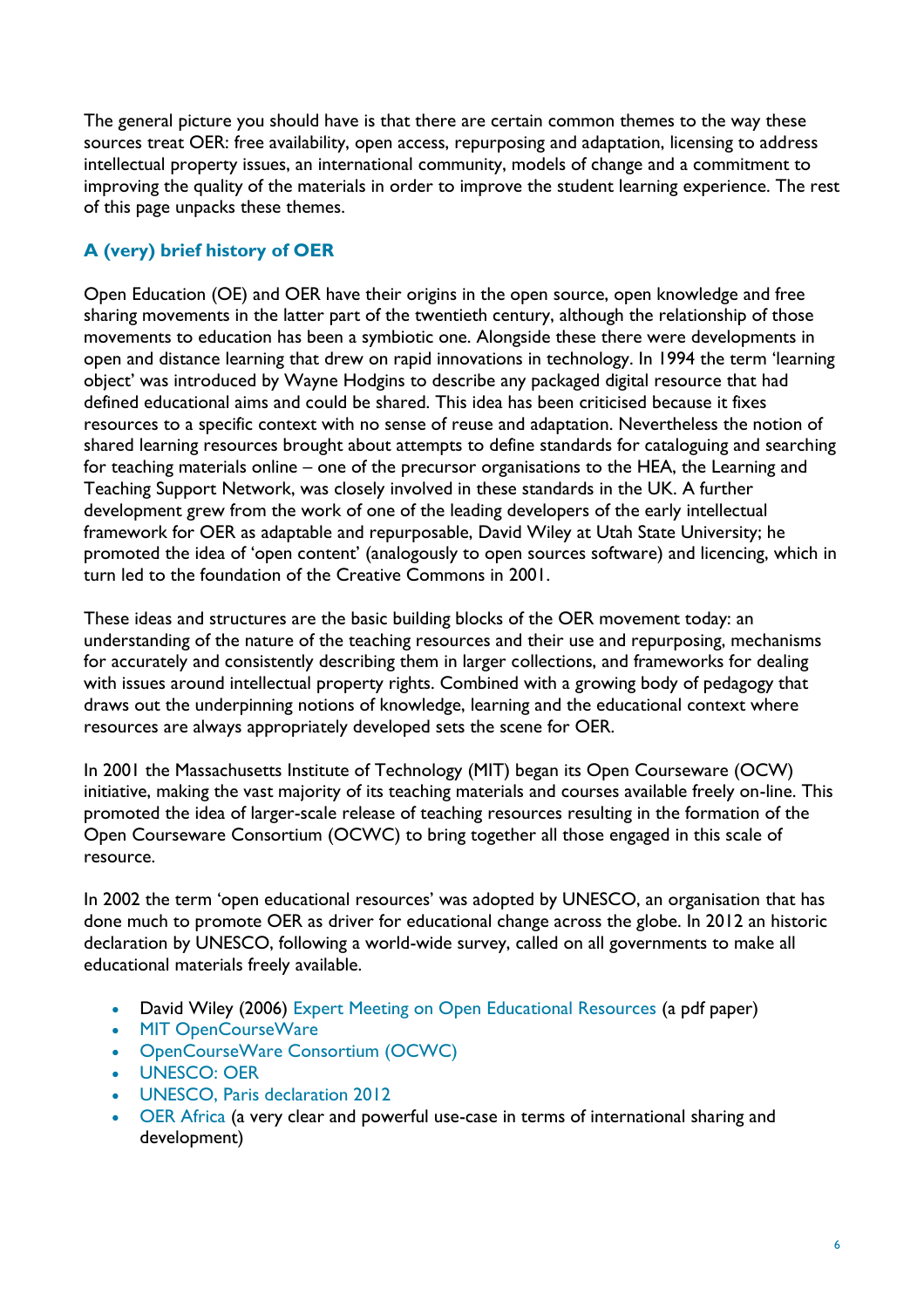• [Cape Town declaration on OER](http://www.capetowndeclaration.org/read-the-declaration) (a worldwide initiative from 2007 with thousands of signatories calling for the removal of barriers to educational resources which will lead to 'a global revolution in teaching and learning'.)

In the UK, the idea of OER was rapidly developed by communities of enthusiasts, but was given a considerable boost by HEFCE in 2008 with the funded programme of development through the HEA and JISC (see Part 2 of this review).

#### <span id="page-6-0"></span>**Openness**

The nature of openness is not always clear-cut; alongside being freely available and intellectual property rights, questions may be asked about the political, social, economic, governance, pedagogic and technological aspects of what openness means in higher education. In a movement that is global in its reach and aims this results in different notions of how openness is understood in specific social contexts. It is for this reason that a simple definition of OER is hard to pin down.

[Defining OER](http://wikieducator.org/Educators_care/Defining_OER) (a wiki discussion)

A growing body of literature exists on the question of openness and defining OER. One popular attempt to define openness from David Wiley sets out four requirements, the '4R Framework' of reuse, revise, remix and redistribute (Wiley, 2006) – see also his [short video](http://wikieducator.org/Educators_care/Video_Signpost_-_David_Wiley) on defining OER. This is an important point, since it says that OER should be more than unchanging learning objects. There is, therefore, in the OER movement a commitment to look at openness beyond just a solution to IPR questions. Tuomi (2006) sets out the case for considering three different aspects of openness: technical, social and the nature of the resource itself.

Technical constraints can be an obvious barrier to openly sharing and reusing resources and have often been at the core of development work. Much work has been done on generating shared standards and platforms and introductory material is available on these questions. The Rapid Innovation strand of the HEA/JISC OER programme (see Part 2 of this review) produced a quick overview of some technical solutions:

• [15 Reusable technical solutions for OER \(slideshare presentation\)](http://www.slideshare.net/fullscreen/JISC/oerrapidinnovation/1)

As many will know, virtual learning environments, such as Blackboard, have been a means of distributing materials to students, but are they able to fulfil all the requirements of the remixing and redistribution of OER?

The following project introduces Moodle as an open source virtual learning environment designed to make accessing resources easy and open:

 [OER Sustainability through Teaching and Research Innovation: Cascasding across HEIs](http://ostrich.bath.ac.uk/node/60)  [\(OSTRICH\)](http://ostrich.bath.ac.uk/node/60)

For a wider understanding of the challenges in reducing technological barriers, do look at the JISC CETIS website("Supporting innovation and interoperability in educational technology") and in particular a new publication on advanced aspects of OER and technology:

• **[JISC CETIS](http://jisc.cetis.ac.uk/)**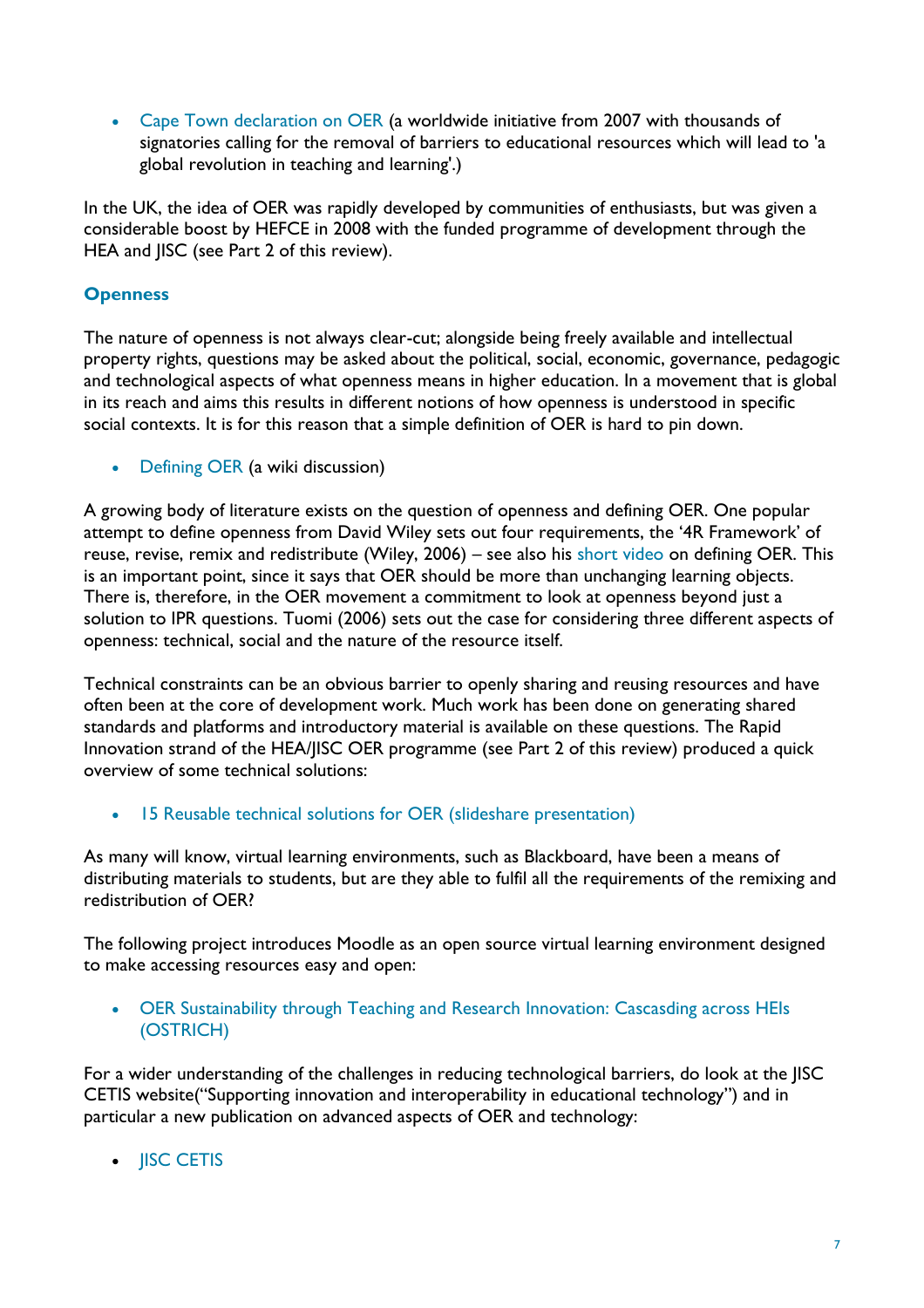- [Into the Wild: technology for open educational resources](http://publications.cetis.ac.uk/2012/601) (various free formats can be downloaded)
- **[JISC: Open Technologies](http://www.jisc.ac.uk/whatwedo/topics/opentechnologies.aspx)**

If you are interested in the detail of some of these discussions a good place to start is with the Centre for Educational Research and Innovation (CERI) at the Organisation for Economic Co-Operation and Development:

[OECD: Giving Knowledge for Free: the emergence of open educational resources](http://www.keepeek.com/Digital-Asset-Management/oecd/education/giving-knowledge-for-free_9789264032125-en)

## <span id="page-7-0"></span>**Accessibility**

Closely related to the question of technological and social openness, accessibility should be a consideration in the making and presentation of any learning and teaching materials. There is no exception for OER. Both the Infokit and JISC TechDis offer valuable advice on ensuring that teaching materials can be used by as many students as possible; they contain links to useful tools.

- **•** [OER Accessibility](https://openeducationalresources.pbworks.com/w/page/25029246/Accessibility%20considerations)
- **[JISC CETIS: accessibility](http://jisc.cetis.ac.uk/topic/accessibility)**

#### <span id="page-7-1"></span>**Resources**

Additionally, 'resources' has multiple interpretations, from material produced and consumed, to what has become known as an 'open fountains of goods' (Tuomi, 2005), where use and adaptation generates further resources with incremental increases in quality without the original being used up. The "revise, remix and redistribute" components of Wiley's definition point to these being essential in OER. Indeed, it has been argued that for OER (as opposed to learning objects) resources that cannot be revised and adapted are not truly OER. The basis of this point being that knowledge is better conceived of as being of the domain of its use, rather than something that can be used "as it stands", as though it were self-contained. Derry (2009) argues for this in the context of ICT more generally. Derry notes that a lazy constructionism fails to address the domain knowledge of real learning, where the domain specifics of teacher and learners come together in a pre-existing situation of information, knowledge and practices that make education possible. Arguably this presents an excellent epistemological basis for the open education movement and an understanding of how open resources should really work. They are domain-specific and only have pedagogic value when adapted to the specific context of the teacher and student. (Other epistemologies are available!) This fits in with the definitional work by David Wiley and others.

To explore this further have a look again at the Wiki-educator site and see how the concepts of openness and the nature of the resource are closely related, but present different challenges for specification of the underlying pedagogy.

[Defining OER](http://wikieducator.org/Educators_care/Defining_OER) (a wiki discussion)

### <span id="page-7-2"></span>**MOOCs**

Massive Open Online Courses are particularly prevalent in the USA, as some of the preceding will have indicated. After the creation of the Open CourseWare Consortium the movement has grown at a tremendous rate. Repositories such as iTunesU also carry significant chucks of courses made freely available. They all serve admirably as promotion tools for their institutions. However, given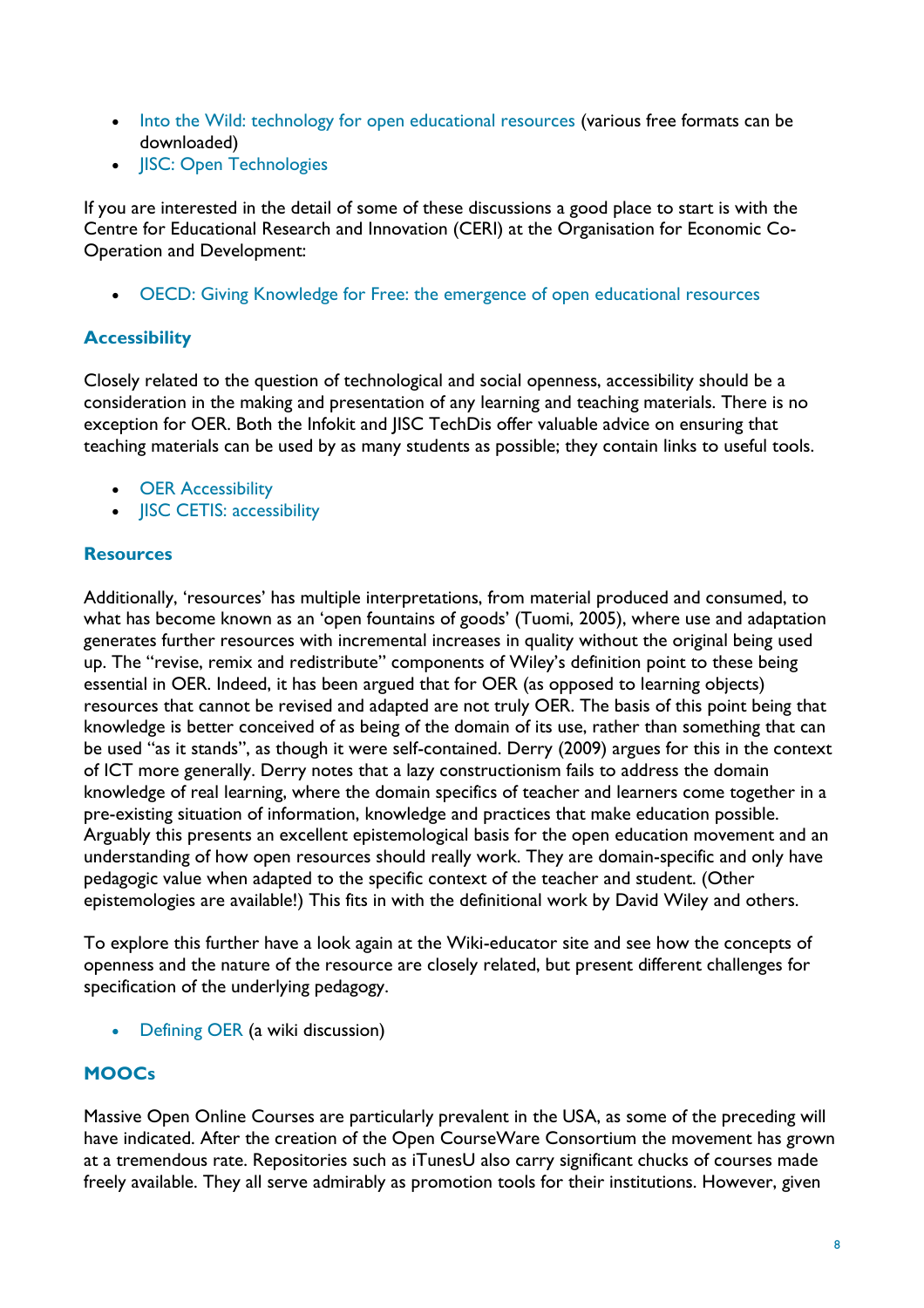the discussions above, a significant question to ask is about their real place in the open education movement. There is no doubt that they are freely available, accessible and contain materials that are cleared for use in any educational or personal context; but to what extent are MOOCs in fact just larger-scale learning objects without the reuse and remix flexibility of OER? The point may well prove to be a significant one as MOOCs are beginning to dominate the arena of what is freely available. On the other hand they do represent alternative business models for HEIs seeking to reach much further than traditional teaching practices allow and usually have other pedagogic grounding (although often with a constructionist bent). In the UK significant investment has been made in MOOC development through the Future learn project, headed up by the Open University. It will be interesting to follow how this work develops over the next few years and the responses and discussion that continue around the pedagogy of OER as a consequence. Check out the following links for MOOCs and more:

- [Coursera](https://www.coursera.org/) "Take the world's best courses, online, for free." Some Problems and **Challenges**
- [FutureLearn](http://futurelearn.com/) The development in UK-based MOOCs
- [MIT/edX](https://www.edx.org/) "The Future of Online Education": the consortium website for courses from leading universities in the USA.
- [OpenCourseWare Consortium \(OCWC\)](http://www.ocwconsortium.org/)

Given, the conceptual and practical issues highlighted above, it is not surprising to find that the OER movement is not without identified challenges and issues. One challenge is in the scale of the global project envisaged by the UNESCO in 2002. Fred Mulder, UNESCO chair in OER believes it will be some time yet:

["OER will need 20 to 30 years to reach its ultimate global realization"](http://www.elearningeuropa.info/es/node/121733)

Others have argued that without better developed business models and better promotion OER is unlikely to be become a mainstream concern (De Langen, 2011). With the entry of more private providers in UK HE there is a need to explore how commercial partnerships could work in the future. Have a look at the following discussion from OER Africa:

[What does non-commercial mean?](http://www.oerafrica.org/copyright/CreativeCommonsIntroduction/Criticismsofthenoncommercialclause/tabid/1282/Default.aspx)

The question is whether the open education movement can stay true to its origins while addressing these issues. What are your thoughts?

#### <span id="page-8-0"></span>**Change**

More significantly, precisely because OER presents the possibility of transformative change it presents challenges. It would seem to an outside observer that sharing learning and teaching resources in an open and fair way is a "no-brainer". Yet, as we all know, change and development of innovation in teaching, especially when directed by external policy and the desire to "change the culture" to match imperatives outside of the academy, are poorly taken up and prone to distortion and misuse, even when there is local enthusiasm for innovation, changes in teaching practices and ideas that benefit student learning remain as many of the FDTL projects demonstrated (CHEMS, 2005). Recent work on academic identities and how they are constructed (and are currently threatened) if looked at from a socio-cultural perspective reveals how this apparent resistance comes about; in particular Paul Trowler's work over the last fifteen years or so, [especially. (Becher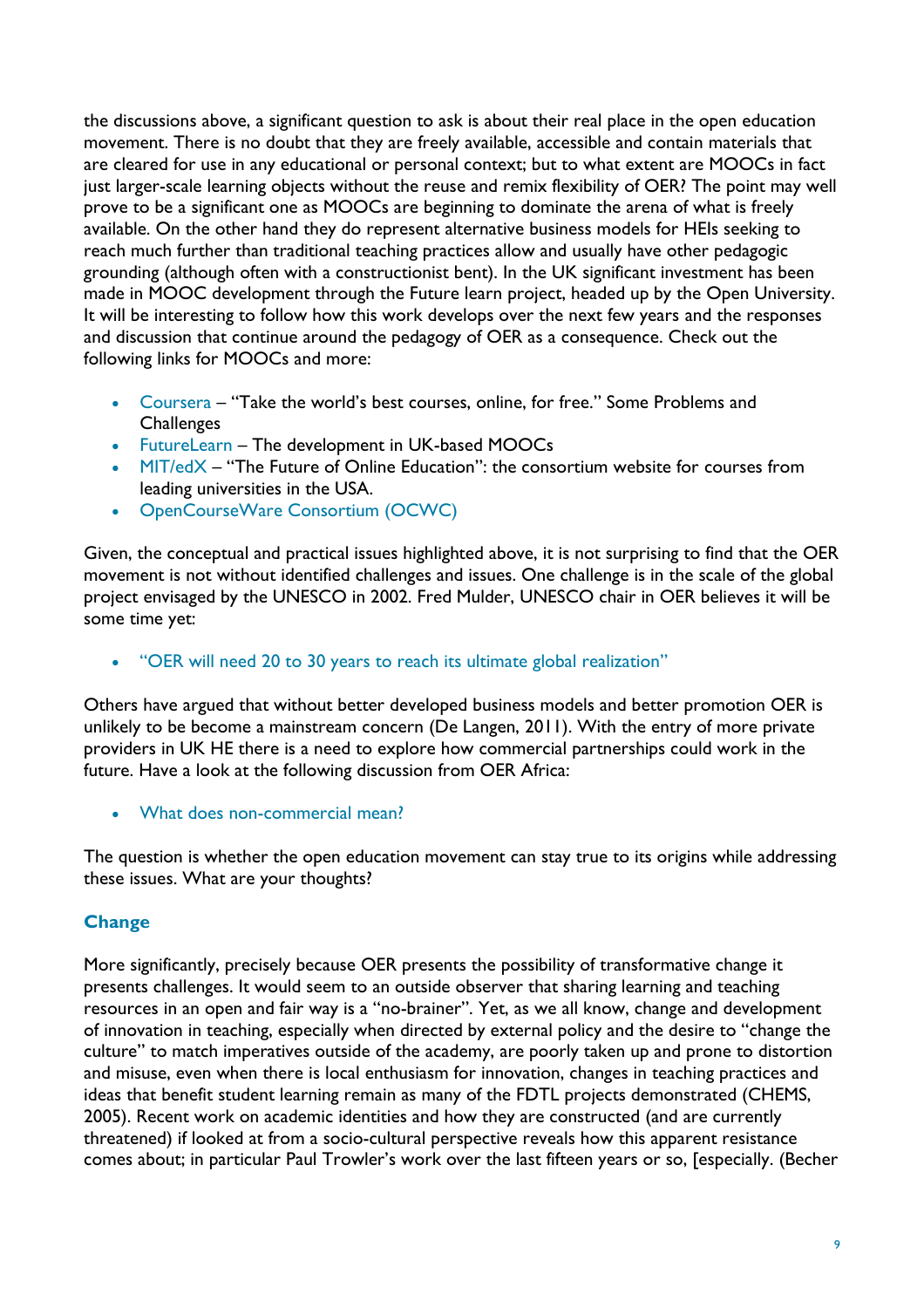& Trowler, 2001)] provides many useful pointers to the impact of inappropriate models of change and the need to embed innovations within recognised identities to achieve success.

Fanghanel and Trowler (2008) identified seven 'filters conditioning the way faculty approached conceptualised and related to teaching and learning'; these were:

- the discipline
- the department
- the institution
- pedagogical beliefs
- academic labour; and
- external factors

#### They conclude:

We have suggested that if enhancement initiatives were underpinned by more sophisticated theories of change allowing for reconstruction, adaptations and agentic responses, more realistic and more useful outcomes would ensue based on contextually relevant reflexive approaches and not on mechanistic moves to jump through quality and regulation hoops. (Fanghanel & Trowler, 2008, 311)

In other words, if changes to culture are to be achieved, as the open education movement intends, then all projects must demonstrate their contextual relevance to the communities they are designed to serve, or they will be regarded as yet another imposed component of an unacknowledged workload. Again, this is mutually supporting with the notion of resources that are flexible and reusable but only make pedagogic sense in a specific domain of knowledge and practice.

In Part 2, many of these ideas are illustrated in application and mediated through real-word negotiation of political and financial constraints. Nevertheless, the abstract ideas covered above, have real implications for the success or failure of OER implementation.

**Given the different perspectives on openness, resources – both their nature and their (re)use – and the challenges of finding ways of fully integrating OERs into a diverse higher education context, how do you think they should now be defined?**

**What sort of approach is best for your own context?**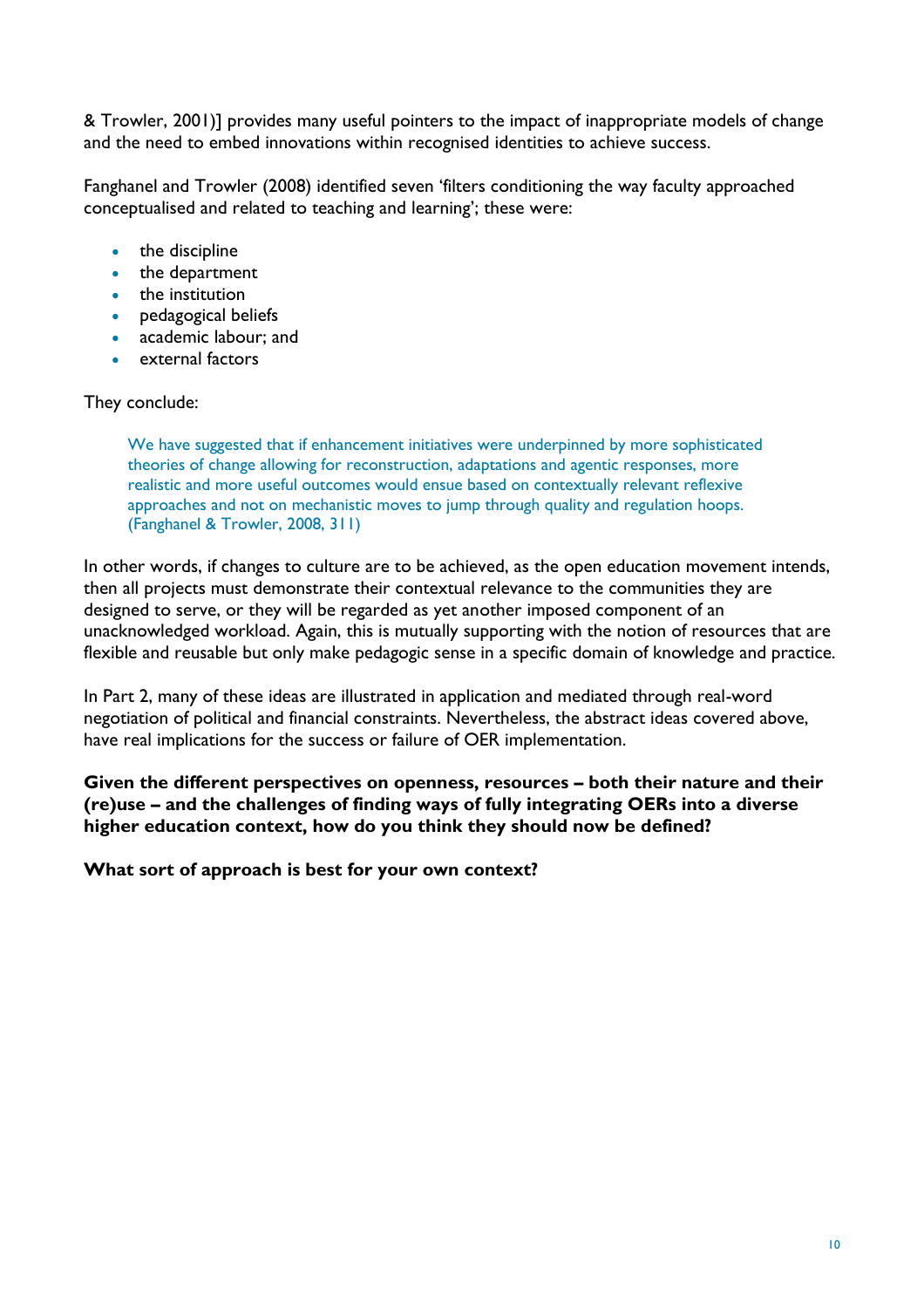# <span id="page-10-0"></span>Commonly asked questions

The following questions and answers are designed to provide a quick-fix on some of the core framework for understanding OERs and their use. For more detailed answers please explore the other pages of this toolkit.

#### <span id="page-10-1"></span>**What are OERs?**

OER stands for Open Educational Resources. There is no single definition of what OER are. There are different ways of conceptualising the underlying models of management, pedagogy and scale involved. These differences are discussed elsewhere in this toolkit. However, central to the idea of OER is openness in the creation, sharing and reuse of learning and teaching materials with barriers of cost or access for the student or end-user reduced as much as possible. They are at the heart of the idea of open education (see 2. below). One useful definition from [Open Commons](http://wiki.oercommons.org/index.php/Why_OER%3F) is:

Open Educational Resources (OER) are teaching and learning materials that are freely available online for anyone to use, whether you are an instructor, student, or self-learner. OER can exist as smaller, stand-alone resources that can be mixed and combined to form larger pieces of content, or as larger course modules or full courses.

This definition locates OER online, but it is arguable that any resource used for teaching and learning that can be freely accessed is an OER. It is usually safe to assume, however, that OER refers to online materials in most contexts. They can range from single file resources (reading lists, image files, video clips), through meaningfully structured collections as single units (sometimes called 'learning objects') to textbooks and whole courses. These last two types of resource, open textbooks and whole courses (MOOCs – see below) have their own advocates and models for application. They also include software tools and repositories.

#### <span id="page-10-2"></span>**Where can I find OERs and be sure I may use them?**

There is an enormous range of sources for OERs within the UK and across the globe. They can be found in specific projects, in institutional offerings and in repositories, which can be specific to a set of disciplines or generalist. Examples of all of these can be found throughout this toolkit, with guidance and notes. There are other general sources listed in the Top 10 section.

Licensing (see question 5, below) provides the most obvious means for checking that teaching materials are available for use; most repositories follow the standards for open licencing of materials. Where licencing is not used, other permissions may be given when the author or owner of materials wishes them to be shared openly.

<span id="page-10-3"></span>A quick way to look for materials licensed for use by others and to begin to understand what this means is to use the 'advanced' search options in Google (other search engines are available!): a drop down box at the bottom of the Google advanced search page allows you to filter only freely available materials, be they images, videos or other media. But beware, standard, unfiltered searches in search engines will return copyrighted materials. Of course, nothing prevents you from seeking the direct permission of the copyright holder yourself.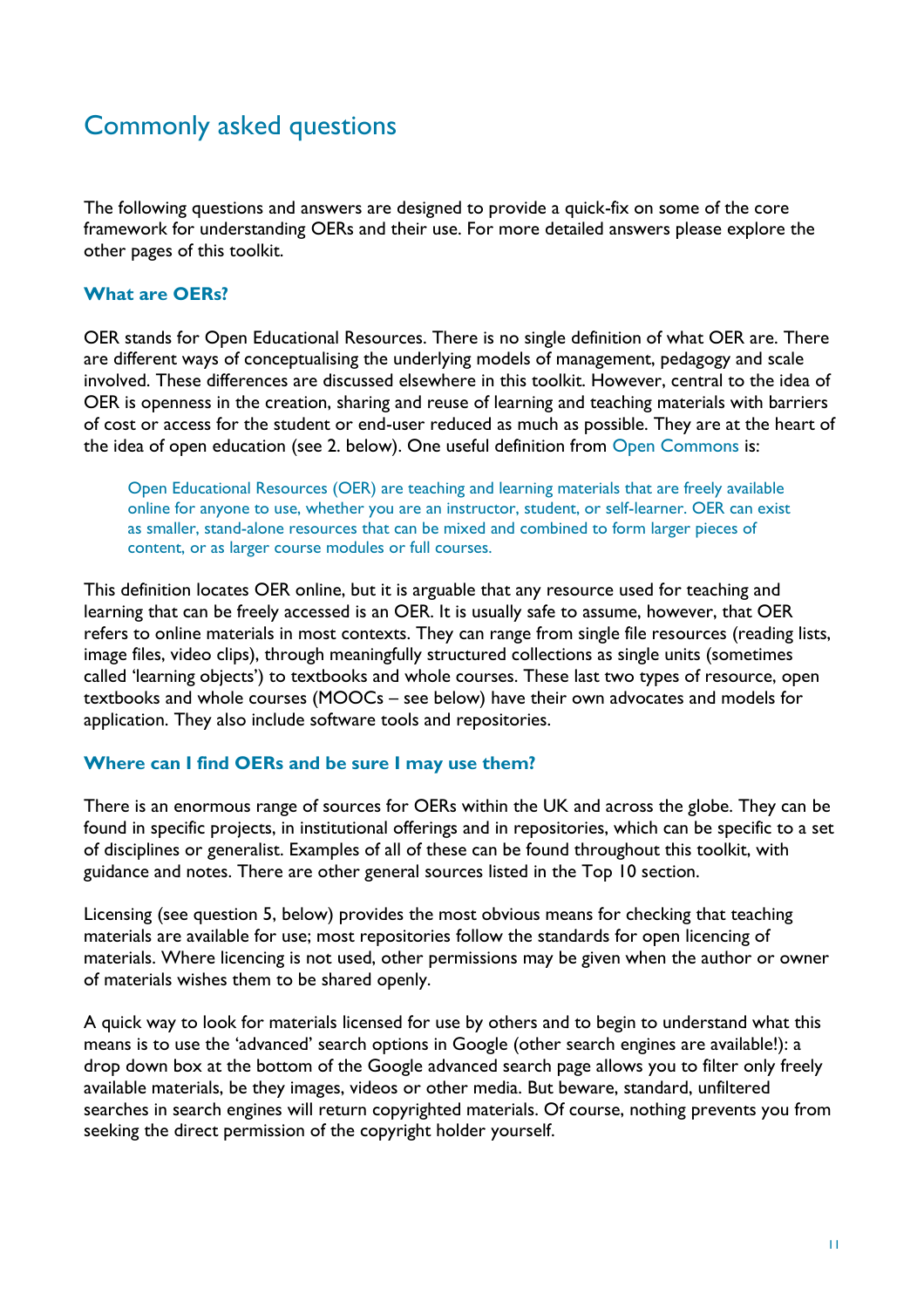#### **What is 'open education'?**

Open education (often abbreviated to OE) in higher education is academic practice that stresses a philosophy of sharing freely and openly the ideas, knowledge, methods, platforms, tools, approaches and materials used in learning and teaching. Through shared improvements in resources and techniques, quality can be enhanced to a measurable degree. Open education can also be referred to as 'open educational practice' or simply 'open practice'.

More generally, the open movement covers open source developments in technology, software and standards, open content and knowledge, and it includes open educational practice. The principles underlying all these areas of activity are based on the idea that opening up our work to others' incremental improvements and insights can generate much better materials, technologies and ideas with wider use and application, than in closed environments, where input and use are restricted. Wikipedia is an example of an open 'crowd-sourced' resource created in this way; such resources can also be more specialised in scope and narrower in the collaborative field that chooses to engage with them, for specific tasks. The crucial point is in adaptation and improvement, not just making resources available, because it is here that real value in added as an 'open fountain of goods' (Tuomi, 2013).

The debate around open research and the publication of research outputs (articles, books and presentations) is an on-going one that cannot be covered in detail here, but you can find out about recent developments in non-technical accounts from [The Guardian.](http://www.guardian.co.uk/higher-education-network/open-access) In addition, have a look at the Research Information Network for the recommendations of Professor Dame Janet Finch to the [government](http://www.researchinfonet.org/publish/finch/) on open research publication.

#### <span id="page-11-0"></span>**What are MOOCs?**

A MOOC is a Massive Open Online Course. There are a number of different pedagogic and business models for these and they are discussed in the Literature and Resources Review section. The underlying approach is based on the provision of freely available, complete courses or modules online, alongside some limited aspects of educational support, such as automated multiple-choice assessment, chat spaces and interactive on-line activities that multiple users can access. The degree to which teacher support is available varies considerably. In most instances, the aim is to encourage open engagement with the course content and ideas, while often offering students the opportunity to pay for detailed formative and summative feedback, more standard student support, and any potential qualification arising from the study undertaken. The MOOC model has proved popular in the USA and has advocates in the UK as a means of addressing pressures on academic teaching staff, improving engagement and transforming the nature of university education. [Future Learn](http://futurelearn.com/) is a leader in development of MOOCs in the UK. However, the impact of MOOCs may be considerable in the medium to long term, some enthusiasts predicting that MOOCs will finally spell the end for all traditional delivery forms in higher education. The debate on this continues …

#### <span id="page-11-1"></span>**I'm really not sure about copyright and intellectual property and sharing. It's a minefield, isn't it?**

This is one of the biggest concerns for those coming to OERs for the first time. However, it need not be as fraught as it appears, and once it is clear precisely what is being shared, what permissions have been given for use and adaptation, and who is the ultimate owner of a resource, most of the other questions that arise will have been answered.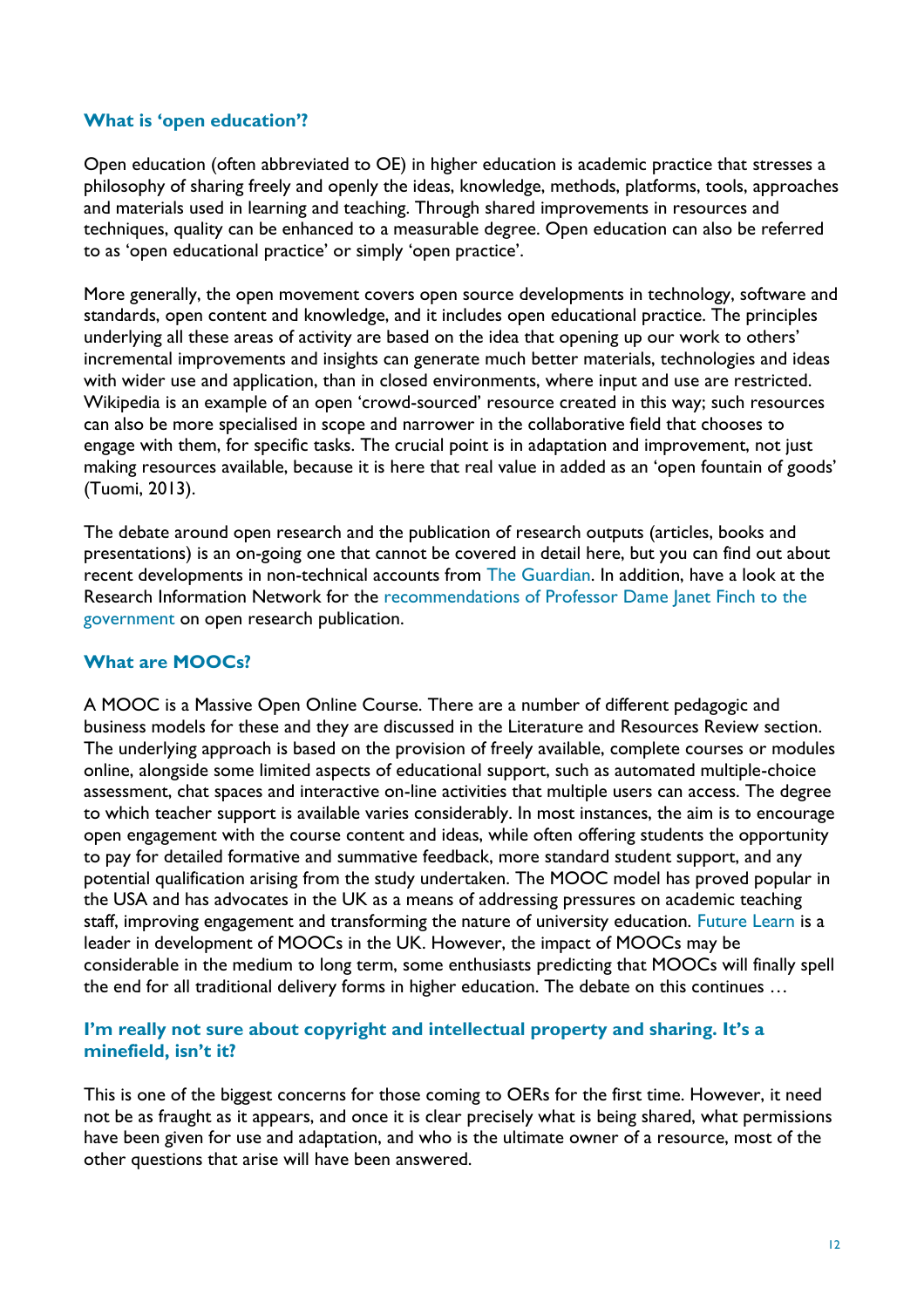The owner of any resource being shared is the person, group or organisation that created it, either by simply making it, or (through an employment contract) by paying for the time and resources used in its making. In UK higher education the ownership of resources created by an academic will depend on the employment contract the academic works under. In most everyday cases an individual author retains the moral right to be identified as the author, if they wish to assert it. Discussions about intellectual property begin with identification of ownership. However, an owner can give permission to another person to use their resource, which is where licensing comes in.

Licensing is an indication of the kind of permissions given by the owner to others for the use of that resource. Licensing does not affect intellectual property ownership; ownership and the ultimate copyright do not change through licensing or sharing. If they do, or appear to, without consent, then intellectual property fraud and/or plagiarism has occurred. Identifying the intellectual property (ownership) right and ensuring that you do have permission to use a resource is always the first step. A very good place to start with some of the details is '[The Legal Aspects of Open Educational](https://openeducationalresources.pbworks.com/w/page/25308415/legal%2520aspects%2520of%2520oer)  [Resources](https://openeducationalresources.pbworks.com/w/page/25308415/legal%2520aspects%2520of%2520oer)'.

When you are the author of an educational (or, indeed, any online) resource and wish to share your work, an organisation called [Creative Commons](http://creativecommons.org/) (most often abbreviated to CC) has developed an open global legal framework and standards for the open licensing of shared resources and creative output. There are six licenses with varying permissions for the context and the degree to which the owner grants a user the right to adapt or develop the resource. The licences are flexible and easy to generate and apply; they are displayed on the resource and have to be passed on by anyone using the resource, either as it stands or having adapted it in some way (provided permission has been given for this).

This is easy to illustrate with a simplified example. Imagine you start from scratch and record a short video of a demonstration in a laboratory and decide put it together with some accompanying notes you have written. This creates a learning object. You think this learning object is one of the better demonstrations of the technique you have come across, and you want others to see it and use it in their teaching. Let us suppose that your contract of employment states that your university has the rights over your created teaching materials, but nevertheless likes OER licensing for wider dissemination, because of its promotional benefits. Having checked with your dean, you go to the Creative Commons website and generate a licence granting an attribution, non-commercial, nonderivative licence, and add it to the video and notes. This now means anyone else can use the video and notes in their teaching, provided they say who the author and owners are (attribution), do not make financial gain (non-commercial) do not change it (non-derivative). The resource is by you, owned by the university and licensed for non-commercial sharing. You put the video in [JORUM,](http://www.jorum.ac.uk/) the UK national repository for shared resources for interested teaching academics to make use of, where the license is clearly applied.

Of course, this does not stop anyone from unscrupulously using your resource and removing the licence and your name and then lifting large chunks into their own presentation. However, this is the same kind of theft as plagiarism from articles, the internet or commercially published books. Through licensing, you have stated clearly what you have given permission for; you and your university are within your rights to pursue anyone acting beyond that permission.

Further links and tips on OER and IPR can be found in the top 10 section, but another great place to look for more detail on these issues overall is the [OER IPR Support site.](http://www.web2rights.com/OERIPRSupport/starter.html)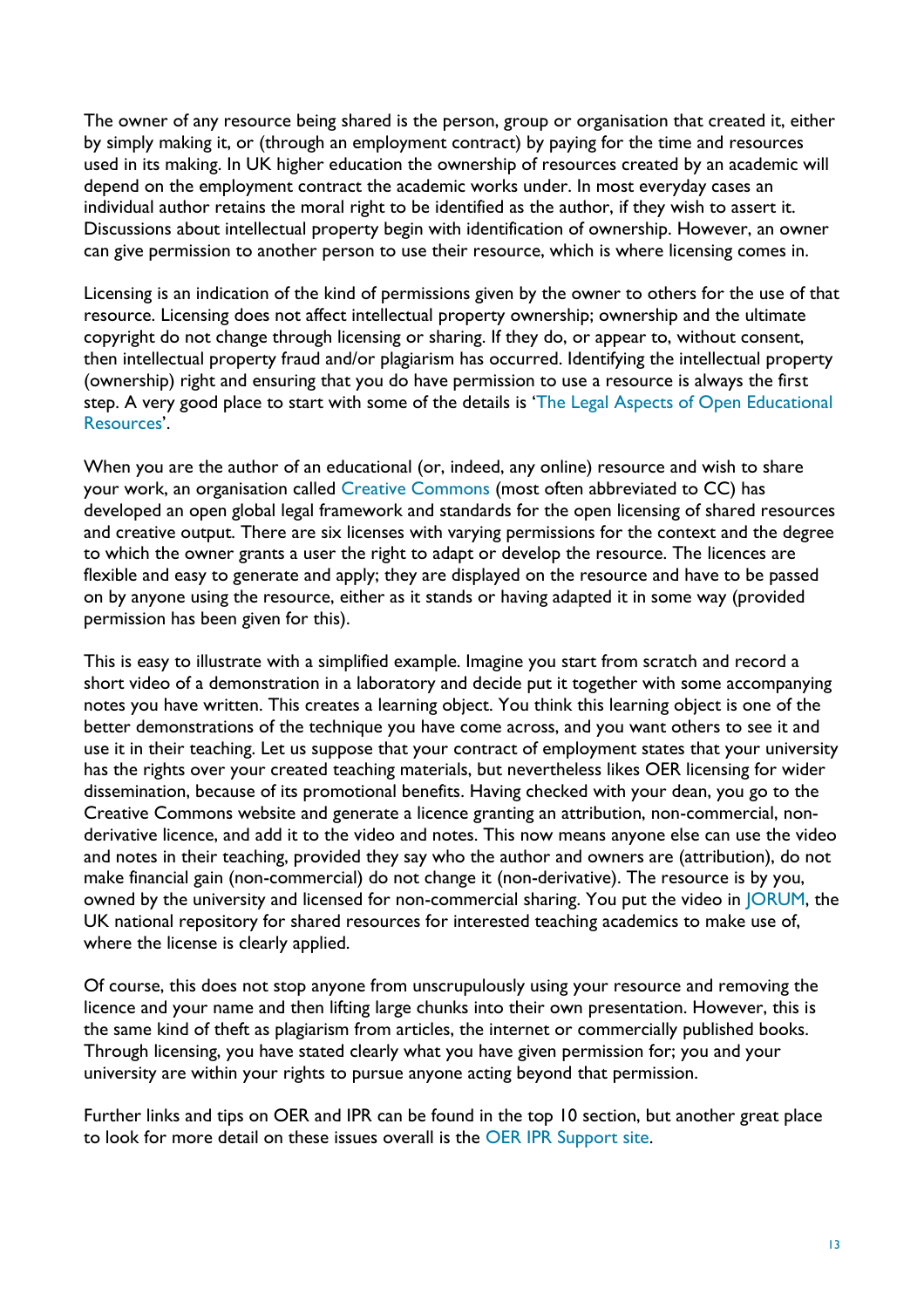#### <span id="page-13-0"></span>**Can I create my own OER from someone else's openly shared materials? How should it be licensed?**

Yes, absolutely. The Creative Commons (see above) provides an option for 'Share Alike'. This means that any resources created from something so licenced must be shared under a licence of the same type. You should show the original licence alongside your new one so that anyone seeking the origins of your materials can easily track back to the source materials. But, of course, this is just good practice in creating any learning and teaching or research materials.

#### <span id="page-13-1"></span>**Do I need to check the permission to use everything I include in my teaching and want to share?**

Yes. Simply put, if you want to share resources and expect to be respected through attribution and acknowledgement, then you should do this for others too. If you include materials produced by someone else in your teaching, you should check that you are free to do so, or have sought direct permission to do so. It comes down to a change in culture where we do not accept plagiarism and unattributed use of materials in a learning and teaching context in the same way we avoid it in research. While this can seem onerous when, for example, images have been copied from the internet in presentations, it is part of good academic practice to give attributions appropriately in any context. A good tool for checking the risk involved in using a resource where you cannot trace the copyright holder is the OER IPR Support [Risk Management Calculator.](http://www.web2rights.com/OERIPRSupport/risk-management-calculator/)

#### <span id="page-13-2"></span>**My institution says it owns my teaching materials. What should I do?**

This is entirely possible. Before openly sharing your learning and teaching resources you need to check your institution's policy in this area. Often the difference between your being allowed to share as OER or not will rest on the perceived commercial value of your teaching materials and whether commercially sensitive content is included. Having a clear understanding of the Creative Commons options available is helpful and can be used to make a simple case for OER sharing to your head of department, dean of PVC for Learning and Teaching (or equivalent).

#### <span id="page-13-3"></span>**I work in an area where sensitive materials are used for teaching. Can these be shared?**

There are other barriers to straightforward sharing teaching materials beyond commercial and contractual concerns. Patient confidentiality, performance permissions, content of a violent or sexual nature, all these raise further questions about ensuring no ethical or legal barriers are breached in sharing teaching materials. However, they are not insurmountable, as they could at first seem. Communities of practitioners have addressed these issues under subject-specific development of their use of OERs. Tools that have been built to address these discipline needs, such as the [MEDEV Risk-kit.](http://www.medev.ac.uk/ourwork/oer/toolkits/) Other tools can be found in the top 10 section of this kit.

#### <span id="page-13-4"></span>**How do OERs affect the quality of learning and teaching?**

The benefits of open education to learning and teaching are discussed elsewhere in this toolkit, because they are dependent on the model of delivery used. However, thinking about the quality of OERs themselves raises two separate issues. The first is that an entirely open approach to teaching resources leaves open the possibility that low-grade materials will become available, swamping out anything of value. This might appear a legitimate concern, but it is significantly mitigated by the existence of community-agreed standards and repositories, where accepted levels of quality have developed. As the open education movement is based on communities of practitioners working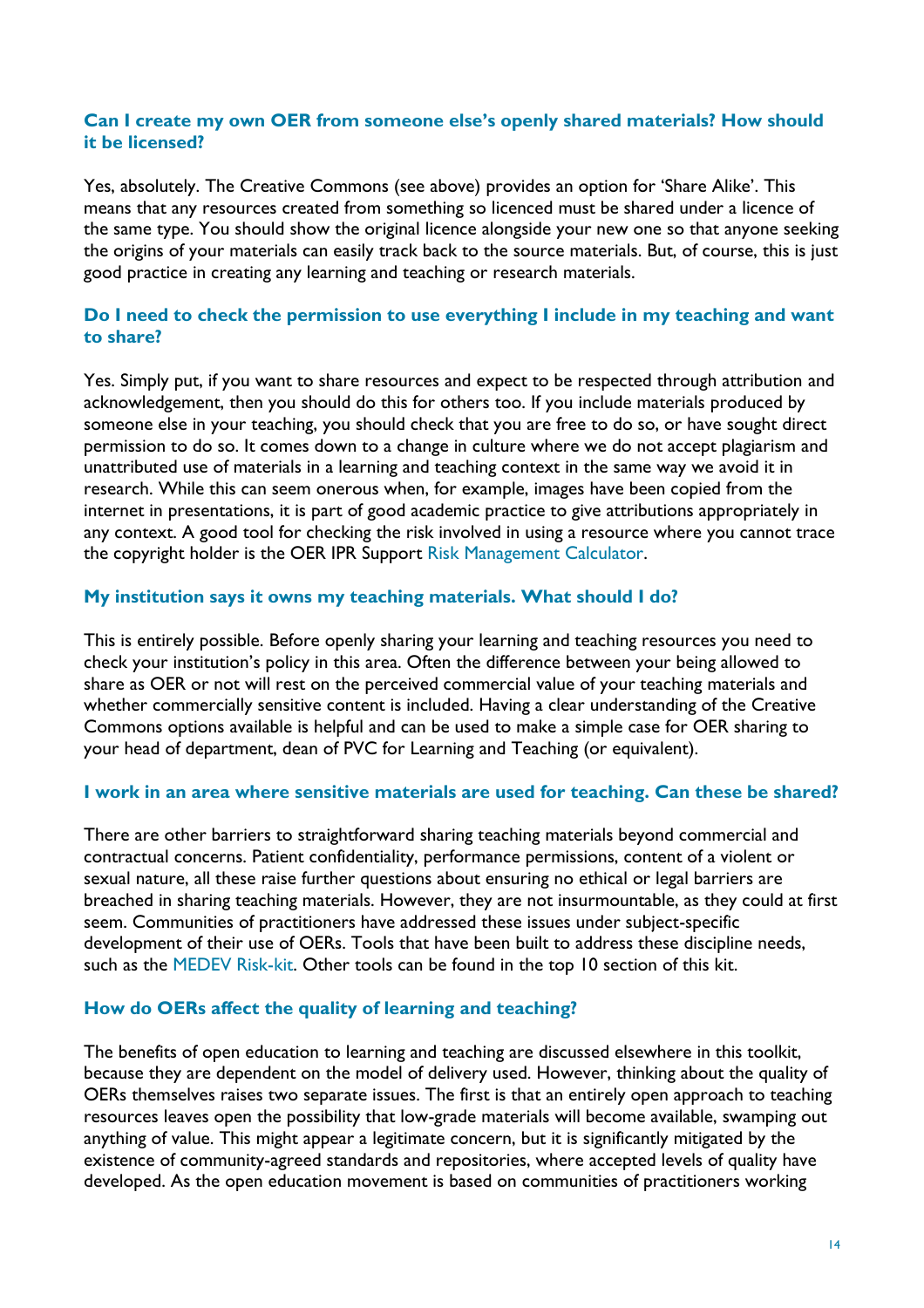together, quality is monitored by that same community. Many repositories include feedback and use commentary options; see, for example [HUMBOX](http://humbox.ac.uk/) for the humanities. The second issue is about the cumulative benefits of shared and adapted teaching materials and how this is measured. A number of projects have addressed this issue directly, exploring and presenting evidence on the use and cumulative incremental improvement of collaborative teaching materials, see, for example, [Open](http://www.olnet.org/)  [Learning Network \(OLnet\).](http://www.olnet.org/)

### **1. What are the benefits of using OERs for my institution?**

<span id="page-14-0"></span>The benefits to institutions are many. The HEA and JISC have produced a handy guide that lists the following benefits: economies of scale in the production of generic resources, marketing to potential students (the Open University had been a clear exemplar of), effective enrolment and better student choices, increased student satisfaction, better management of intellectual property, and community building. A downloadable version of the [guide for managers](http://www.jisc.ac.uk/media/documents/programmes/OER3/OER-%20Web%20ready.pdf) is available.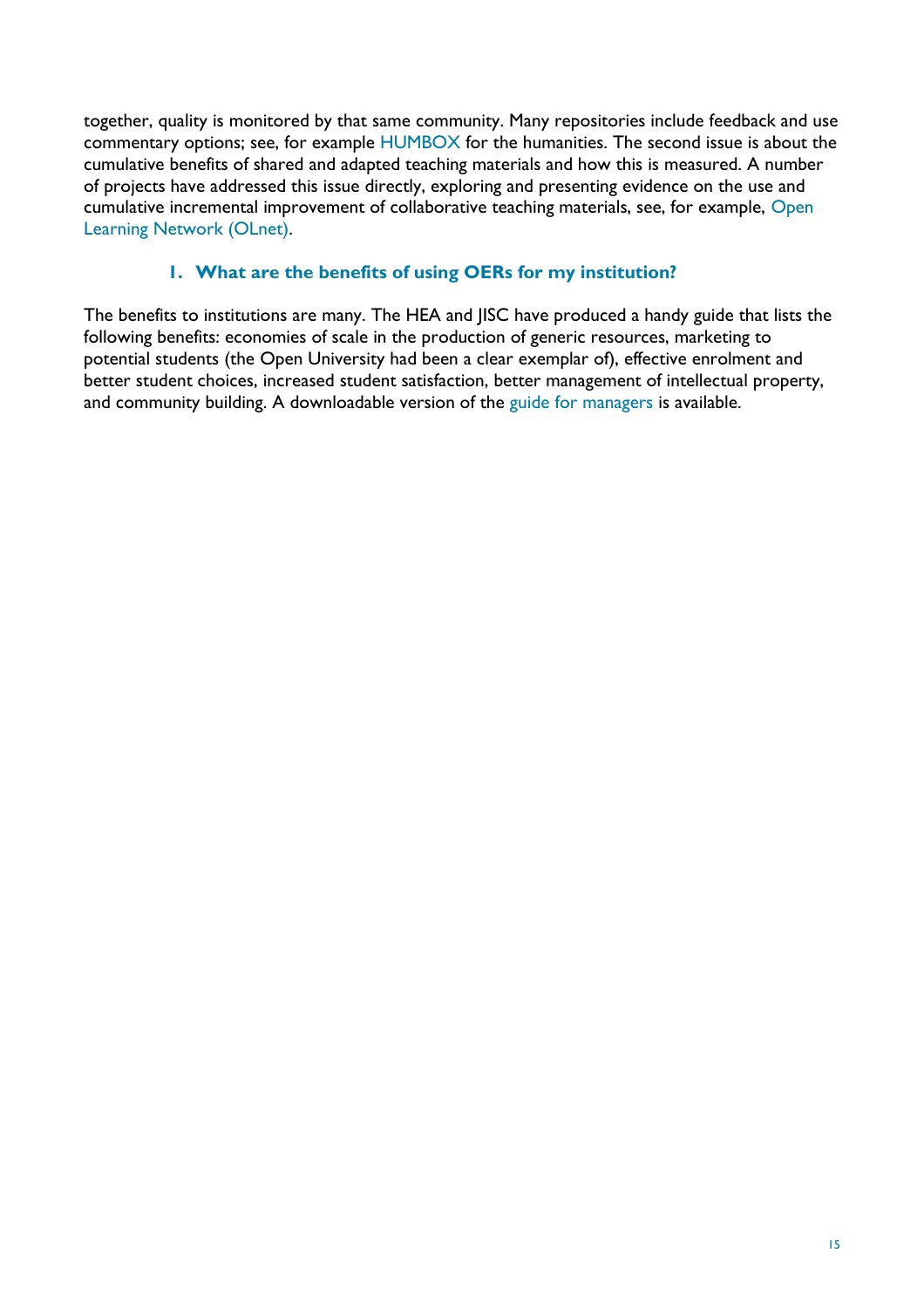# <span id="page-15-0"></span>Literature and resources review

## <span id="page-15-1"></span>**HEA/JISC**

Between 2009 and 2012 the Higher Education Academy and [JISC](http://www.jisc.ac.uk/) were funded by HEFCE (see the [initial announcement\)](http://www.hefce.ac.uk/news/newsarchive/2008/name,62104,en.html) to promote and develop OER awareness, understanding, development and innovation in English higher education. Three phases of a joint programme were funded by HEFCE to a total of around £16 million, each with priorities reflecting the growing community of OER users and developers that the programme inspired and supported. Alongside some commissions and support activities, the vast majority of the money was used to fund projects successfully bidding on open calls to the HE sector in England (with many partners throughout the UK). Each call aimed to address different specific needs in developing the OER movement in the UK. The support services included technical and legal frameworks, with an additional evaluation strand. Several of the issues from Part 1 of this review are further explored through discussion of the projects and their outputs. The programme has been a major driver of OER engagement in the UK and will shape many aspects of future developments in open education and open practice, since it has transformed the approach to teaching in several institutions and across numerous subject and specialist teams of academics working collaboratively.

Suggestions for how each section might be used are included, but the material is presented so that you can explore it as you feel is appropriate for your needs. The models of change, pedagogic development and technical innovation the programme drew on were quite diverse, to reflect the diverse needs on the sector. No single approach was favoured.

#### <span id="page-15-2"></span>**Overview**

The best place to start, if you want a quick overview of the programme, is with the main webpages, which give an indication of the scale of the work undertaken:

• [HEA OER Page](http://www.heacademy.ac.uk/oer)

The JISC pages are now archived and listed by years:

- Phase I (pilot)
- [Phase 2](http://www.jisc.ac.uk/whatwedo/programmes/elearning/oer2.aspx)
- [Phase 3](http://www.jisc.ac.uk/whatwedo/programmes/ukoer3.aspx)

The key learning from the all the three phases was captured and analysed by a team at Glasgow Caledonian University, [UK OER Synthesis and Evaluation.](https://oersynth.pbworks.com/w/page/29595671/OER%20Synthesis%20and%20Evaluation%20Project) The team there also generated a common framework and language for collating the data from projects and toolkits for others to use. There is a great deal to explore on that site, covering not just the local evaluation of the OER projects themselves but the impact of the overall programme.

At a higher level, also see the HEFCE OER review, which covers the OER programme and [SCORE](http://www.open.ac.uk/score/) (Support Centre for Open Resources in Education) based at the Open University.

The following explores some of the outputs from the projects and work undertaken under roughly the same thematic areas within which they were generated – although some liberties have been taken to the sake of clarity of this guide. The selection is intended to highlight a small sample of the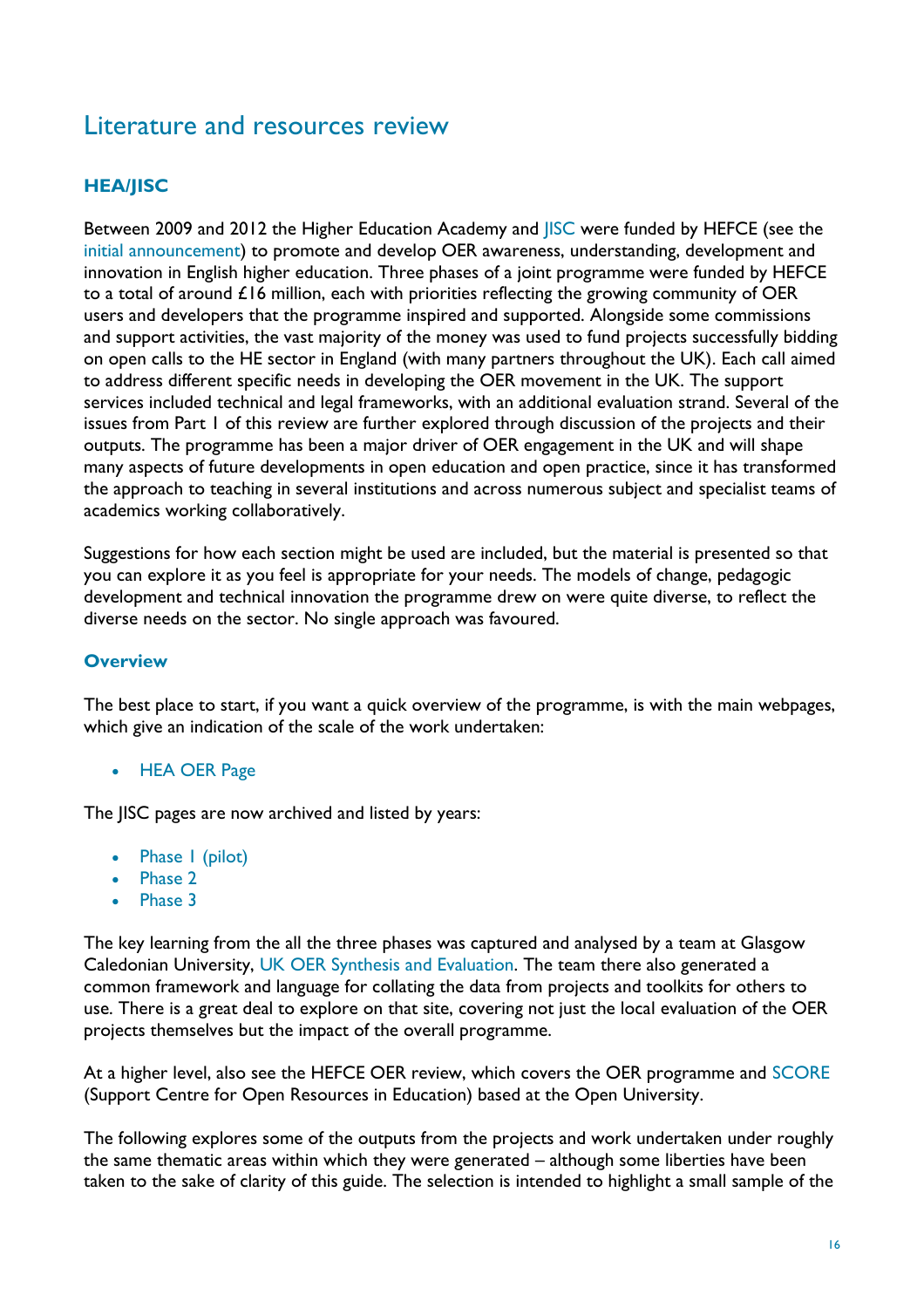range of materials available and to provide guidance on where to look for the real experience of others, the issues they faced and the solutions they came up with: there is a great deal of pedagogic innovation and new thinking in OER, even where the technologies are not necessarily brand new. This part of the review builds on the themes in Part 1.

In looking at these projects, do be sure to access the reports the project leaders wrote, as they give valuable insights into the real conduct of projects and, in particular, some of the cultural and change issues encountered.

### <span id="page-16-0"></span>**Release, cascade and collections of existing materials and practices**

A large share of the funding in the initial pilot and second phases was devoted to projects for the release of existing teaching materials. The aim was encourage a culture of use and reuse. Consequently, many projects sought to find ways of engaging with communities of users, developing platforms for more effective sharing, and developing cultures of open practice tied to specific academic identities.

Use these projects to explore how OER delivery and engagement has generally developed in specific contexts and to find examples of best practice in making OER available to specific communities. Below are links to the main strands of that work together with some selected success stories.

- [OER Release projects](http://www.heacademy.ac.uk/resources/detail/oer/oer-phase-2-ai-release-strand)
- [OER Cascade projects](http://www.heacademy.ac.uk/resources/detail/oer/oer-phase-2-aiii-cascade-strand)
- **[OER Collections projects](http://www.heacademy.ac.uk/resources/detail/oer/oer-phase-2-ci-collections-strand)**
- [Space](http://www.space.fusedworks.com/) (a project that released a tool for exploring set design in the performing arts it's a lot of fun too!)
- [Pathways to Open Resource Sharing through Convergence in Healthcare Education](http://www.medev.ac.uk/ourwork/oer/PORSCHE/) (PORCHE: a wide-ranging project supporting healthcare education)
- [The Humbox project](http://www.llas.ac.uk/projects/3233) (a project that developed a humanities repository using approaches to sharing and review recognisable in the users' culture)

## <span id="page-16-1"></span>**Case studies**

Case studies were important throughout the OER programme and in funding their production there were several aims, including the production of reflective accounts of OER creation and use, the sharing of effective practice, and capturing materials not reported elsewhere. Use the case studies as exemplars of the learning that occurs in OER development and how perceptions of OER can change through the use and reuse of shared resources. Included here are links to SCORE projects that were part of the wider UK OER development beyond the HEA/JISC programme, many of which relate to the relationship between OER and academic practice. Again, some selected reports have been highlighted. Case studies are an excellent place to start if you are interested in the development of OERs for your department or institution.

- [HEA OER Case Studies](http://www.heacademy.ac.uk/resources/detail/oer/oer-phase-3-case-studies)
- **[JISC OER case studies](http://www.jisc.ac.uk/oer)**
- [Case studies by SCORE Fellows](http://www.open.ac.uk/score/case-studies)
- [Christine Hocking: Active engagement: a case study of the development and impact of OER](http://www.heacademy.ac.uk/assets/documents/oer/OER_CS_Christine_Hockings_Active_Engagement.pdf)  [on inclusive teaching and academic engagement at the University of Wolverhampton \(a pdf](http://www.heacademy.ac.uk/assets/documents/oer/OER_CS_Christine_Hockings_Active_Engagement.pdf)  [file\)](http://www.heacademy.ac.uk/assets/documents/oer/OER_CS_Christine_Hockings_Active_Engagement.pdf)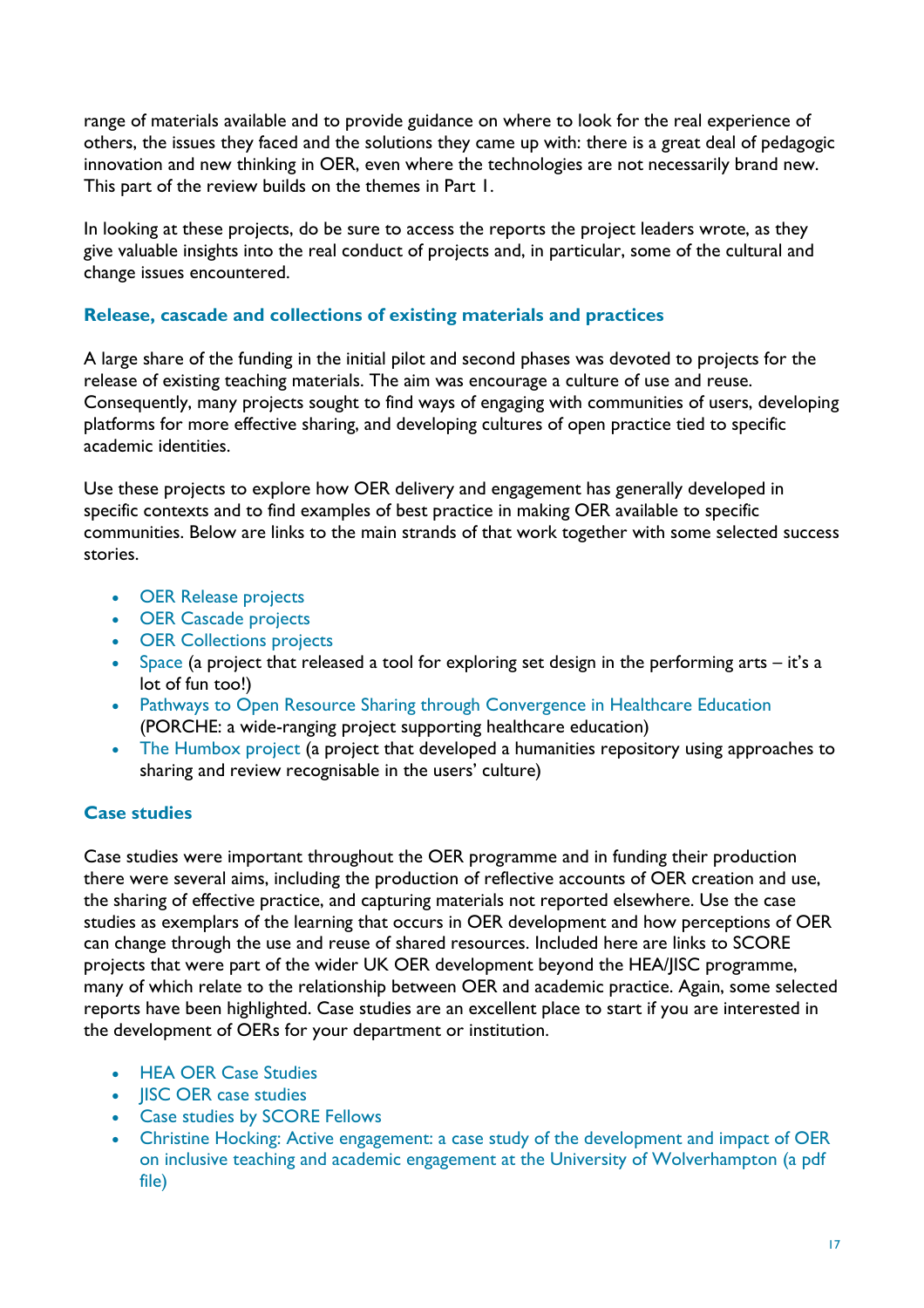- [Vivien Rolf and Mark Fowler: How institutional culture can change to adopt open practices](http://www.heacademy.ac.uk/assets/documents/oer/OER_CS_Vivien_Rolfe_How_institutional_culture_can_change.pdf)  [\(a pdf file\)](http://www.heacademy.ac.uk/assets/documents/oer/OER_CS_Vivien_Rolfe_How_institutional_culture_can_change.pdf)
- [Marianne Talbot: OER and public engagement, a case study \(a pdf file\)](http://www.heacademy.ac.uk/assets/documents/oer/OER_CS_Marianne_Talbot_OER_and_public_engagement.pdf)

#### <span id="page-17-0"></span>**Change and embedding projects**

Change, in terms of changes in culture, practice and infrastructure, was central to all the OER projects and the programme overall. Some projects were specifically focused on developing change at a level that would transform the practice of whole institutions (honourable mentions to the Universities of Nottingham and Lincoln in this regard, where there are now specific goals in terms of OER engagement for staff). Different change models were used; however, the appropriateness of the change processes in managing OER work in the context of a large institution can make considerable difference to engagement and success – some of these projects worked better than others.

Additionally, some smaller projects from earlier phases were encouraged to reflect on their change processes and the lessons learnt.

Use these projects to explore the different change models used in managing OER. Again, be sure to explore the reports and websites for the projects. Some single examples have been picked out.

#### <span id="page-17-1"></span>**Institution-wide projects:**

- [A large scale, multi-team project at Lincoln](http://www.heacademy.ac.uk/projects/detail/oer/OER_HEIC1_Lincoln) (this project used an HEA 'Change Academy' approach)
- [Institutional OER projects](http://www.heacademy.ac.uk/resources/detail/oer/oer-pilot-phase-institutional-strand)
- [Building exchanges for research and learning](http://www.jisc.ac.uk/whatwedo/programmes/elearning/oer/berlin.aspx) at Nottingham (BERLIN)

#### <span id="page-17-2"></span>**Embedding projects:**

- [Funded embedding projects](http://www.heacademy.ac.uk/resources/detail/oer/oer-phase-3-commissioned-embedding-projects)
- [University of Leeds, Embedding OER into Student Education Institutionally](http://www.heacademy.ac.uk/projects/detail/oer/OER_COM2_Leeds)

#### <span id="page-17-3"></span>**Projects for continuing professional development**

Another area of work that addressed change concerned approaches to the use of OER in accredited courses and in postgraduate certificates. Here there was a focus on changing attitudes and culture amongst new staff and in conjunction with existing profession development pathways in HEIs, while addressing the need to match staff learning and teaching development to the new UK Professional Standards Framework (UK PSF).

Use these project examples to consider OER and the changing nature of staff learning and teaching development: they provide some good examples of the UK PSF 'in action'.

- [Open Materials for Accredited Courses \(OMAC\) projects](http://www.heacademy.ac.uk/resources/detail/oer/oer-phase-2-aii-omac-strand) Phase 2 (these were required to be aligned to the UKPSF)
- [Open Materials for Accredited Courses \(OMAC\) projects](http://www.heacademy.ac.uk/resources/detail/oer/oer-phase-3-omac) Phase 3 (these were required to be aligned to the UKPSF)
- [Postgraduate Certificate projects](http://www.heacademy.ac.uk/resources/detail/oer/oer-phase-3-PGCert-projects) (these are projects supporting PG certificate courses, designed to fit the local contexts)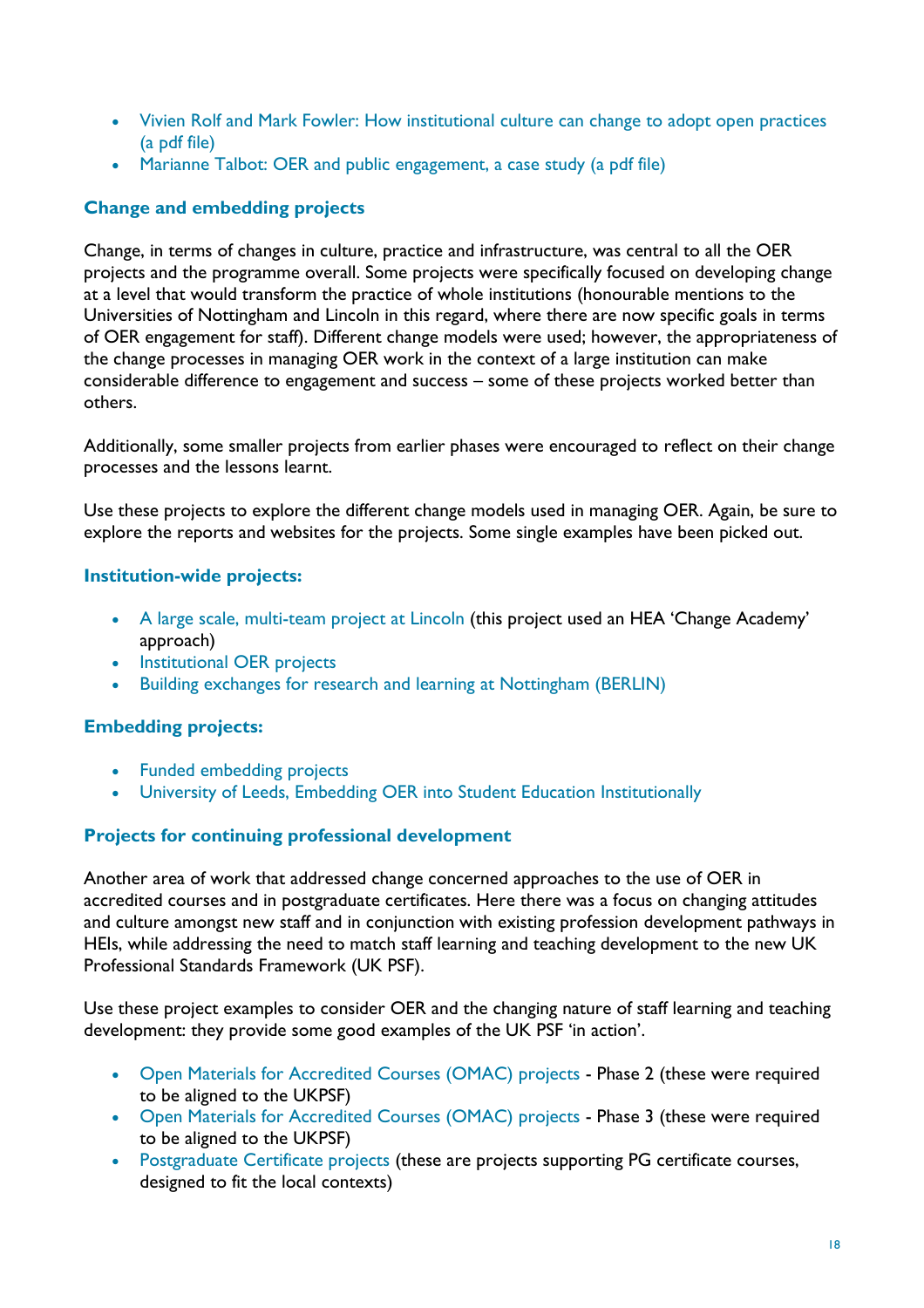#### <span id="page-18-0"></span>**Students and OER**

A significant area of research undertaken by the programme concerned the learner voice in OER. The learners' experiences are a crucial component of OER, as Part 1 shows. A major review of literature on the learner voice was undertaken by Paul Bacsich, Barry Phillips and Sara Frank Bristow. They found that there is considerable need for further work in this area, but recognised that those involved in OER development often aim to engage students closely. The report is long (around 45,000 words) but is an important starting point in getting to grips with the student perspective on OER:

• Paul Bacsich et al: [Learner Use of Online Educational Resources for Learning \(LUOERL\)](http://www.heacademy.ac.uk/assets/documents/oer/Learner_Use_of_Online_Educational_Resources.docx) (a large Word document, but essential reading)

The following projects are some of those that engaged students in a variety of ways, through surveys or in the creation of OER resources.

Use these projects to consider the different models of possible student engagement in generating new resources, including survey design:

- [Open, transferable technology-enabled educational resources \(OTTER\)](http://www.jisc.ac.uk/whatwedo/programmes/elearning/oer/otter.aspx) (a project, where 71 learners responded to a learner use survey)
- [ChemistryFM](http://www.heacademy.ac.uk/projects/detail/oer/OER_IND_Lincoln) (this project has a focus on student-produced videos)
- [OER Art, Design and Media: Practicing Open Education](http://www.jisc.ac.uk/whatwedo/programmes/elearning/oer2/poe.aspx)

#### <span id="page-18-1"></span>**Technical and innovation projects**

One clear theme of OER development in the programme looked at innovations to address technological barriers to openness (see Part 1 of this review) and develop a better 'digital infrastructure' for sharing and reuse.

- Rapid Innovation Projects [short development projects](http://www.jisc.ac.uk/whatwedo/programmes/ukoer3/rapidinnovation.aspx)
- [Developing Linked Data Infrastructures for OERs](http://www.jisc.ac.uk/whatwedo/programmes/ukoer3/rapidinnovation/developinglinkeddata.aspx)
- [Track OER: Tracking Open Educational Resources](http://www.jisc.ac.uk/whatwedo/programmes/ukoer3/rapidinnovation/trackoer.aspx)

#### <span id="page-18-2"></span>**Subject-specific and PSRB projects**

Many of the projects have a subject-specific or faculty-specific focus, as some of the examples highlighted above show. What was clear from all the projects was an awareness that success and innovation in the use and reuse of resources rested on a cultural fit to academic practice and identities. A barrier to OER engagement is often the false belief that the learning and teaching materials of others cannot be made to fit very tightly focused individual needs. In this context, materials within an identifiable discipline were a core part of initial development of the OER programme. However, discipline themes were prominent throughout the programme and a complete list is available here:

#### [UK OER Projects by discipline](https://openeducationalresources.pbworks.com/w/page/62658081/UKOER-subject-disciplines)

In terms of addressing very specific discipline needs, those developed for the life sciences and medicine and dentistry deserve a special mention because they provide examples of a discipline addressing needs that include barriers around patient consent and sensitive materials. Have a look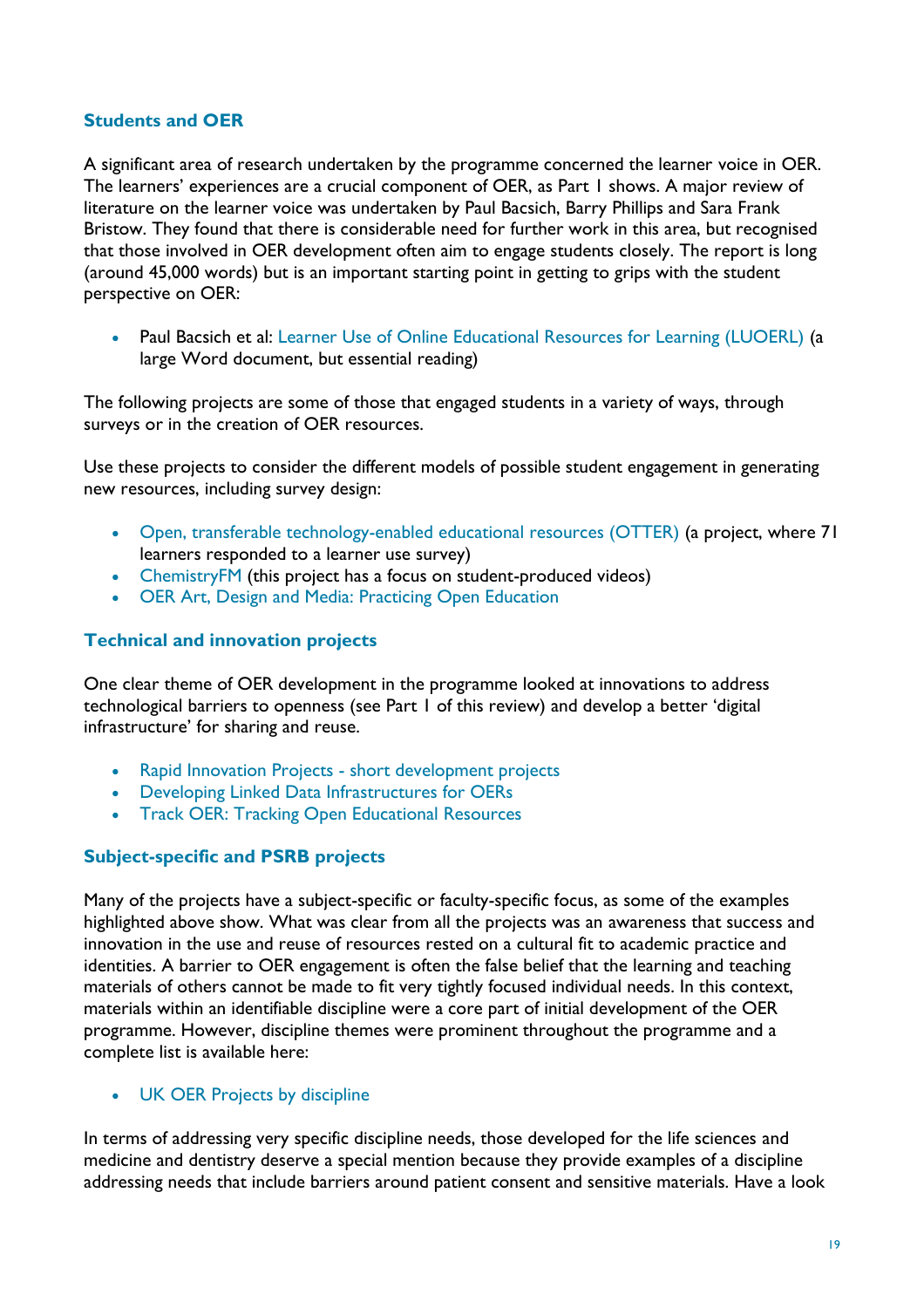at what MEDEV and others did in these projects and consider where hidden barriers lie in your own discipline(s).

- **[Biology: Open Education Resources](http://www.biologycourses.co.uk/category/open-education-resources)**
- MEDEV OER [resources and projects](http://www.medev.ac.uk/ourwork/oer/)

Alongside subject-specific projects the HEA/JISC programme funded work with professional, statutory and regulatory bodies. This was important because it extended the reach of the OER programme to bodies responsible for the professional identity of academic communities, making cultural change more likely. Some excellent subject-specific innovations were produced. A couple of examples are highlighted.

- [OER with PSRBs and Subject Associations](http://www.heacademy.ac.uk/resources/detail/oer/oer-phase-3-PSRBs)
- [Royal College of Veterinary Surgeons Charitable Trust: Aiding the transition from](http://trust.rcvs.org.uk/library-and-information-services/oer-to-help-new-practitioners-cope/)  [veterinary school to practice](http://trust.rcvs.org.uk/library-and-information-services/oer-to-help-new-practitioners-cope/)
- [Royal Geographical Society: OER](http://www.rgs.org/OurWork/Research+and+Higher+Education/Teaching+and+learning+in+higher+education/Open+Educational+Resources.htm)

**Where would your own teaching most benefit from an open approach? Where are there likely to be challenges?**

**Which of the projects best fits your own needs and how might the approach taken be best adapted to your context? What barriers would you face and how might they be solved?**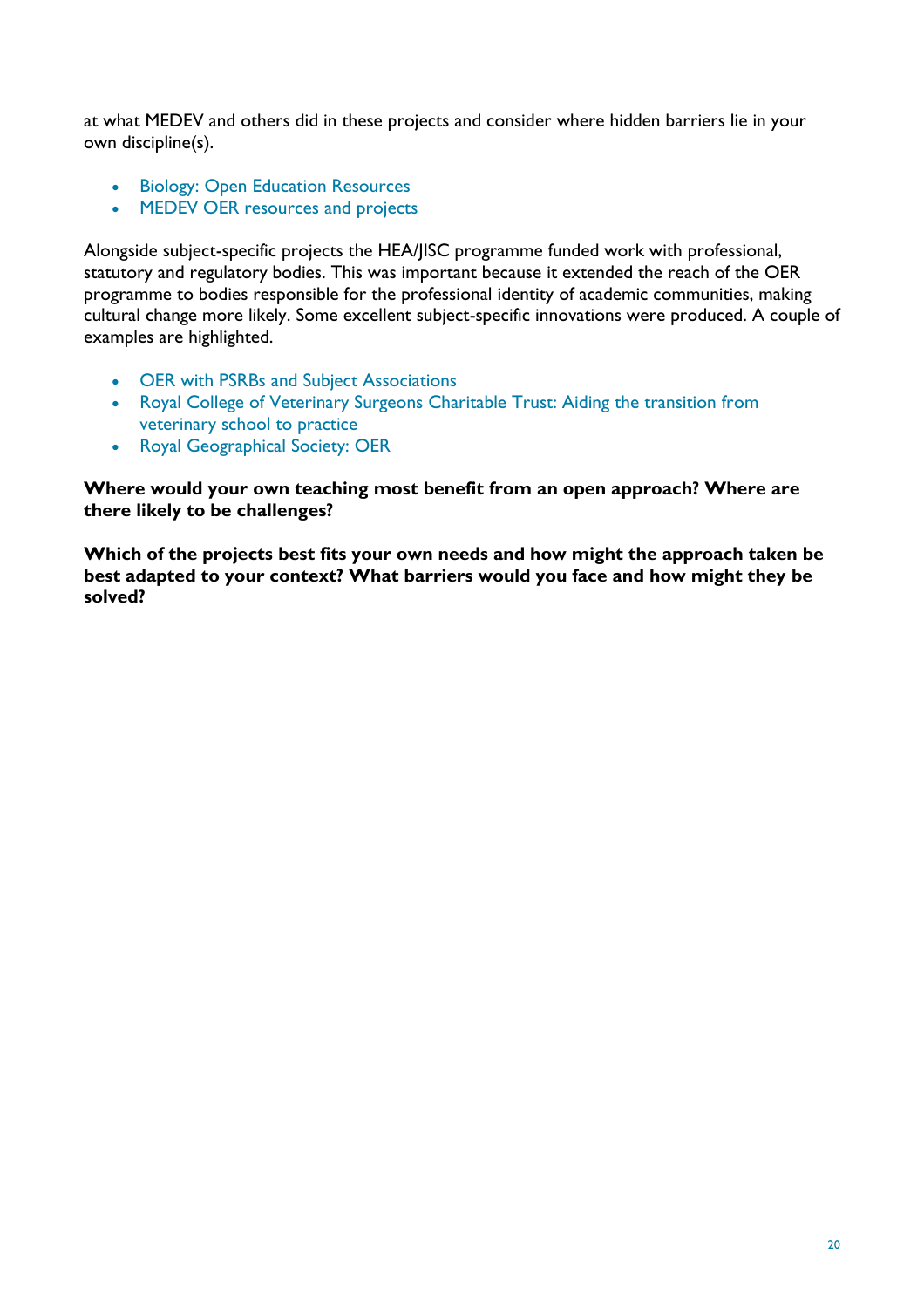# <span id="page-20-0"></span>Top 10 lists

Useful suggestions for getting the most out of open educational resources

### <span id="page-20-1"></span>**10 places to look for OER**

- [DiscoverEd](http://wiki.creativecommons.org/DiscoverEd) "Discover the Universe of Open Educational Resources."
- [Jorum](http://www.jorum.ac.uk/) "Free learning and teaching resources, created and contributed by teaching staff from UK Further and Higher Education Institutions." The key "go-to" for UK OER.
- [OER Commons](http://www.oercommons.org/) "Find Free-to-Use Teaching and Learning Content from around the World. Organize K-12 Lessons, College Courses, and more."
- [OER Dynamic Search Engine](http://edtechpost.wikispaces.com/OER+Dynamic+Search+Engine) a wiki page of OER sites with accompanied search engine (powered by Google Custom Search).
- [Open Learn](http://www.open.edu/openlearn/) "The home of free learning from the Open University." Free course resources from the learning provider of distance learning in the UK.
- [MIT/edX](https://www.edx.org/) "The Future of Online Education": the consortium website for courses from leading universities in the USA.
- [UNESCO OER Toolkit](http://oerwiki.iiep.unesco.org/index.php/UNESCO_OER_Toolkit) links to further useful, annotated resources and repositories.
- University Learning  $= OCW + OER = Free$  custom search engine a meta-search engine incorporating many different OER repositories (uses Google Custom Search).
- [XPERT](http://xpert.nottingham.ac.uk/) An OER aggregator developed by the University of Nottingham.
- [Coursera](https://www.coursera.org/) "Take the world's best courses, online, for free." A very large collection of MOOCs and MOOC-friendly materials.

#### <span id="page-20-2"></span>**10 things to do**

- Do develop your own definition of OER and open education. Think through the issues outlined in this toolkit and explore the ways that the various projects included have assumed, used or adapted their own understanding of OER. How appropriate is the analogy with the open source software movement?
- Do look at issues around accessibility in your teaching and the resources you use. Barriers for those with different access needs may be undermining the openness of your OER approach.
- Do discover your institution's engagement with OER. Has it engaged with the UK OER programme? In England, the chances are it has, since only around half a dozen had no role in any project.
- Do find out what your HEI's position on sharing teaching materials is. It may well be that the policy in under development, since a number of institutions are in the process of addressing this question.
- Do explore the rich variety of sources for OER materials for you to adapt and use yourself, for example, at Jorum. You don't have to jump into a MOOC to begin with. Using an openly licensed image and considering how it might be better captioned, or contextualised in an engagement with OER.
- Do make using Creative Commons licensing second nature wherever and whenever possible. Licensing provides the best means of making the intended use of a resource clear and standardised.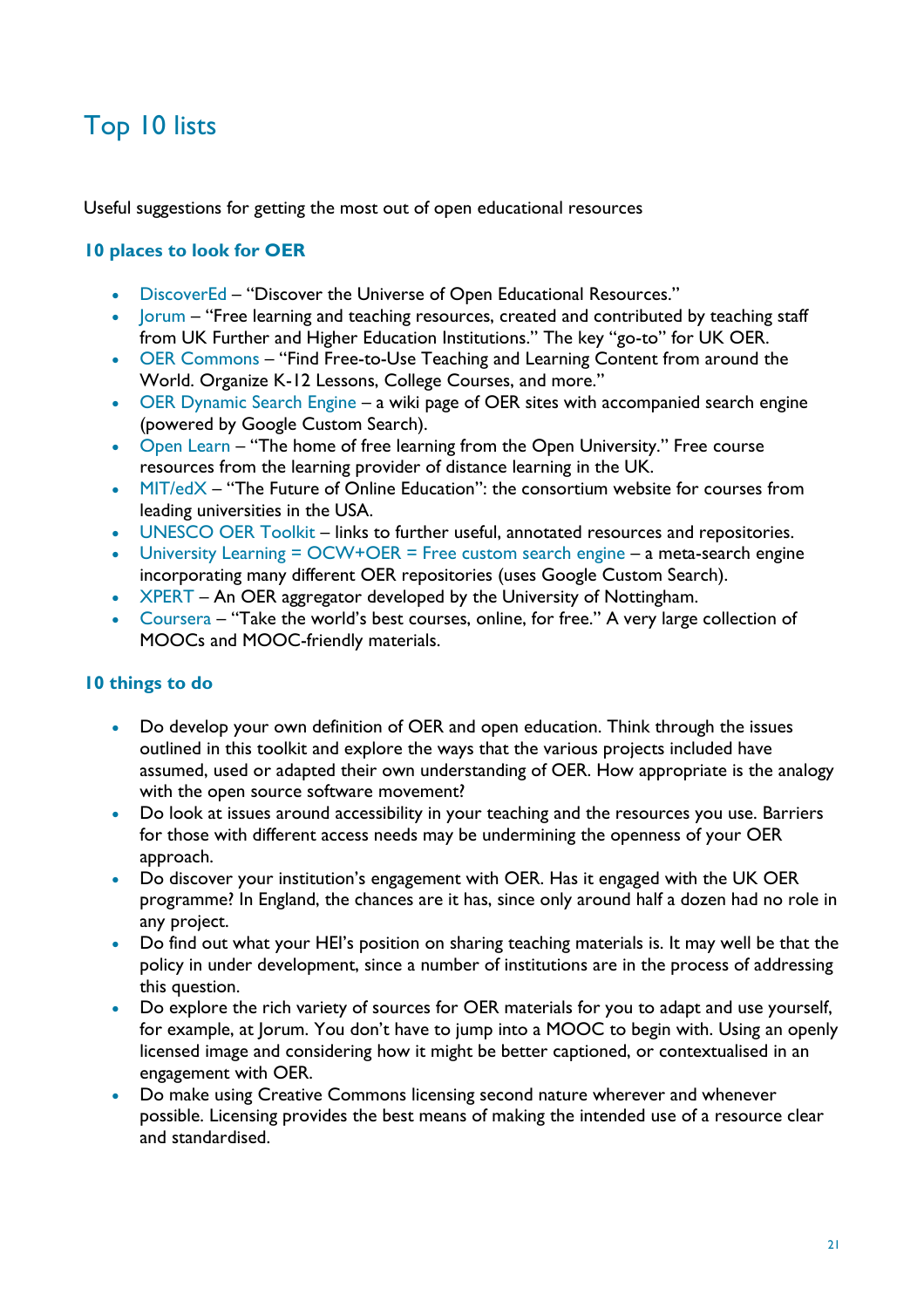- Do look out for the rapidly evolving support and discussions in this field. The current programme of work supported by HEFCE that includes OER and open education is called Changing the Learning Landscape.
- Do research some of the deeper questions around the epistemology of open practices, if you are interested in the connections to pedagogic questions. There are some surprising topics discussed by OER and open education specialists that shed light on and open new dimensions in older questions of education and student learning, as well as teacher expertise.
- Do see what innovations in open technologies work best for your disciplines, by exploring the range of projects this toolkit links to. There is plenty of scope for adapting many of the projects here to your own specific technical needs, be they institution-wide in scale, or for a single module.
- Do promote the benefits of OER to your colleagues: there are plenty of examples for you to showcase and adapt. OER is about on-going conversations, not fixed scripts, so how other engage and respond will determine its future.

## <span id="page-21-0"></span>**10 Twitter feeds to follow**

- $\bullet$   $\oslash$   $\oslash$   $\oslash$   $\oslash$   $\oslash$   $\oslash$   $\oslash$   $\oslash$   $\oslash$   $\oslash$   $\oslash$   $\oslash$   $\oslash$   $\oslash$   $\oslash$   $\oslash$   $\oslash$   $\oslash$   $\oslash$   $\oslash$   $\oslash$   $\oslash$   $\oslash$   $\oslash$   $\oslash$   $\oslash$   $\oslash$   $\oslash$   $\oslash$   $\oslash$   $\oslash$   $\oslash$   $\oslash$   $\oslash$   $\oslash$   $\oslash$  it easier for people to share and build upon the work of others, consistent with the rules of ©."
- [@gdinhe](https://twitter.com/gdinhe) "JISC HEA OER funded project on Global Dimensions in Higher Education. Partnership between Aston, Dundee & Edinburgh Napier Universities."
- [@jisccetis](https://twitter.com/jisccetis) "Providing advice to the UK Higher and Post-16 Education sectors on educational technology and standards."
- $\odot$   $\oslash$   $\oslash$   $\oslash$   $\oslash$   $\oslash$   $\oslash$   $\oslash$   $\oslash$   $\oslash$   $\oslash$   $\oslash$   $\oslash$   $\oslash$   $\oslash$   $\oslash$   $\oslash$   $\oslash$   $\oslash$   $\oslash$   $\oslash$   $\oslash$   $\oslash$   $\oslash$   $\oslash$   $\oslash$   $\oslash$   $\oslash$   $\oslash$   $\oslash$   $\oslash$   $\oslash$   $\oslash$   $\oslash$   $\oslash$   $\oslash$   $\oslash$ resources, for teaching and support staff in UK FE and HE Institutions."
- [@MERLOTorg](https://twitter.com/MERLOTorg) "a free online community of OER resources for faculty & students of higher education from around the world to share learning materials and pedagogy."
- [@OERCommons](https://twitter.com/OERCommons) "We tweet news and resources related to Open Educational Resources and edtech. We're busy co-creating the education renaissance."
- [@opencontent](https://twitter.com/opencontent) David Wiley: "BYU faculty trying to educate the world..."
- [@openeducationwk](https://twitter.com/openeducationwk) "Open Education Week is a global, community event that seeks to raise awareness of the benefits of Open Educational Resources and open educational practices."
- [@openlibhums](https://twitter.com/openlibhums) "Building a sustainable, open access future for the humanities."
- [@OpenTapestry](https://twitter.com/OpenTapestry) "We've evolved from OER Glue and we're dedicated to making teaching simpler and learning more effective. We help you leverage the web to enhance learning."

### <span id="page-21-1"></span>**10 essential tools and services**

- [FutureLearn](http://futurelearn.com/) The development in UK-based MOOCs: watch this space for important changes in the UK's on-line delivery of OER and open education.
- [Creative Commons](http://creativecommons.org/) "Creative Commons helps you share your knowledge and creativity with the world. Creative Commons develops, supports, and stewards legal and technical infrastructure that maximizes digital creativity, sharing, and innovation."
- [OER Accessibility](https://openeducationalresources.pbworks.com/w/page/25029246/Accessibility%20considerations) Accessibility considerations from the JISC/HEA OER InfoKit. A central plank of making resources truly open.
- [OER Stakeholders and Benefits](https://openeducationalresources.pbworks.com/w/page/24838012/stakeholders%2520and%2520benefits) –An analysis of OER stakeholder and the benefits to different key groups from the JISC/HEA OER InfoKit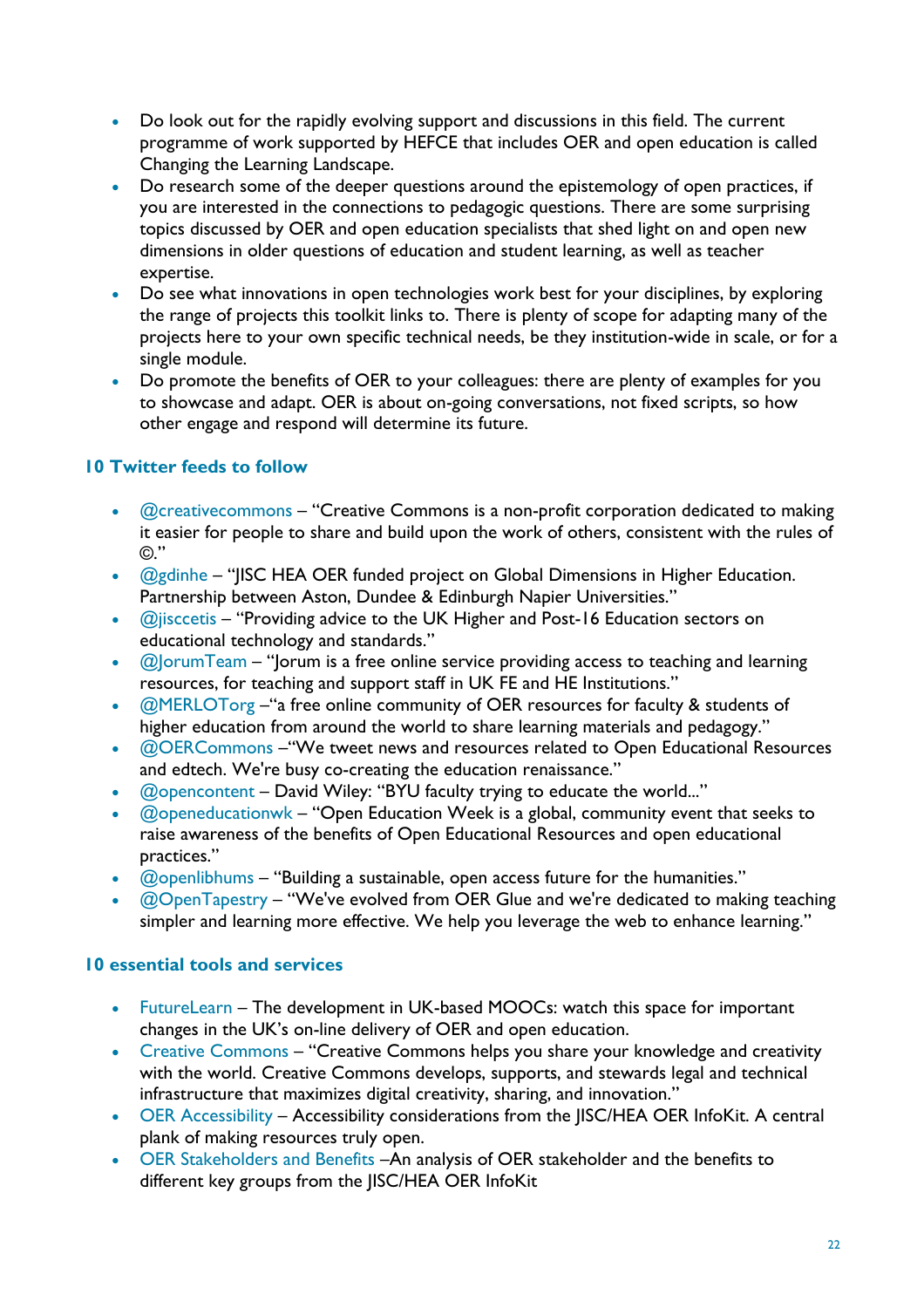- [OER Legal](https://openeducationalresources.pbworks.com/w/page/25308415/Legal%20Aspects%20of%20OER) All the legal considerations for making resources shareable in one place.
- [OER IPR](https://openeducationalresources.pbworks.com/w/page/24838224/Intellectual%20Property%20Rights%20considerations) Information on IPR from the JISC/HEA InfoKit
- [Changing the Learning Landscape](http://www.lfhe.ac.uk/en/programmes-events/your-university/cll/index.cfm) " ... enabling higher education institutions in England, including colleges of further education providing higher education, to bring about change in their strategic approaches to technology in learning and teaching." A funded programme of partnership activity from the [Leadership Foundation for HE,](http://www.lfhe.ac.uk/) the [Association for Learning](http://www.alt.ac.uk/)  [Technology,](http://www.alt.ac.uk/) the [HEA,](http://www.heacademy.ac.uk/) [JISC](http://www.jisc.ac.uk/) and the [National Union of Students.](http://www.nus.org.uk/)
- [JISC CETIS](http://www.jisc.ac.uk/whatwedo/services/jisccetis.aspx) (Centre for Educational Technology and Interoperability Standards) "JISC CETIS provides advice to UK colleges and universities on the strategic, technical and pedagogic implications of educational technology and standards."
- [STEM OER Guidance Wiki](http://stemoer.pbworks.com/w/page/6111366/STEM%20OER%20Guidance%20Wiki) A collection of guidance documents on all aspects of Open Educational Resources, part of the pilot phase of the HEA/JISC programme but still useful.
- [OER Infokit Senior Management Guide](https://openeducationalresources.pbworks.com/w/page/45742631/Senior%20Management%20Overview%20-%20Menu) On-line advice for senior managers from the JISC/HEA InfoKit.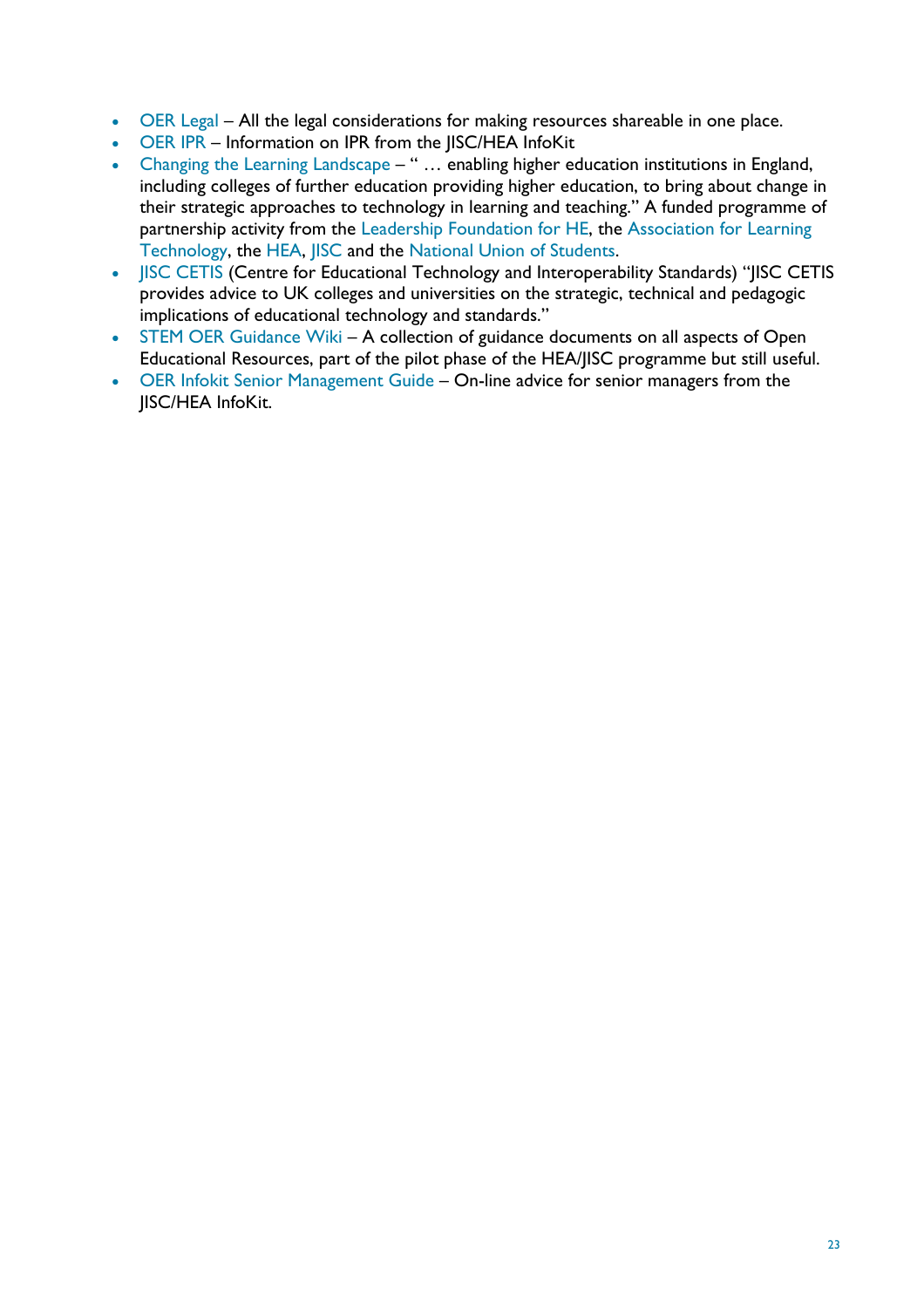# <span id="page-23-0"></span>Selected bibliography and references

Atkins, D. E., Brown, J. S., & Hammond, A. L. (2007). *A Review of the Open Educational Resources (OER) Movement: achievements, challenges, and new opportunities*. Menlo Park: The William and Flora Hewlett Foundation.

Becher, T., & Trowler, P. R. (2001). *Academic Tribes and Territories*. Buckingham: Open University Press.

Beetham, H., Falconer, I., McGill, L., & Littlejohn, A. (2012). Open practices: Briefing paper. Retrieved February 21, 2013, from JISC: <https://oersynth.pbworks.com/w/page/51668352/OpenPracticesBriefing>

Butcher, N. (2011). *A Basic Guide to Open Educational Resources (OER).* Vancouver: Commonwealth of Learning.

Cawell, T., Henson, S., Jenson, M., & Wiley, D. (2008). Open Educational Resources: Enabling Universal Education. *International Review of Research in Open and Distance Learning*, 9 (1).

CHEMS. (2005). Summative Evaluation of the Teaching Quality Enhancement Fund (TQEF). Bristol: HEFCE.

Clements, K., & Pawlowski, J. M. (2012). User-oriented quality for OER: understanding teachers' view on re-use, quality, and trust. *Journal of Computer Assisted Learning*, 28 (1), 4-14.

D'Antoni, S., & Savage, C. (Eds.). (2009). *Open educational resources: conversations in cyberspace*. Paris: UNESCO.

De Langen, F. (2011). There is no business model for open educational resources: a business model approach. Open Learning: *The Journal of Open and Distance Learning*, 26, 209-222.

Derry, J. (2009). Technology-Enhanced Learning: A Question of Knowledge. In R. Cigman, & A. Davis, *New Philosophies of Learning* (pp. 142-155). Chichester: Wiley-Blackwell.

Ehlers, U. (2011). From open education resources to open educational practices. *eLearning Papers*, 23, 1-8.

Fanghanel, J., & Trowler, P. (2008). Exploring academic identities and practices in a competitive enhancement context: a UK-based case study. *European Journal of Education*, 43 (3), 301-13.

Hanson, J. (2009). Displaced by not replaced: the impact of e-learning on academic identities in higher education. *Teaching in Higher Education*, 14 (5), 553-564.

Henkel, M. (2000). *Academic Identities and Policy Change in Higher Education*. London: Jessica Kingsley.

Hofman, J. (2009). Introducing Copyright: A plain language guide to copyright in the 21st century. Retrieved from Commonwealth of Learning[:](http://www.col.org/resources/publications/Pages/detail.aspx?PID=312) <http://www.col.org/resources/publications/Pages/detail.aspx?PID=312>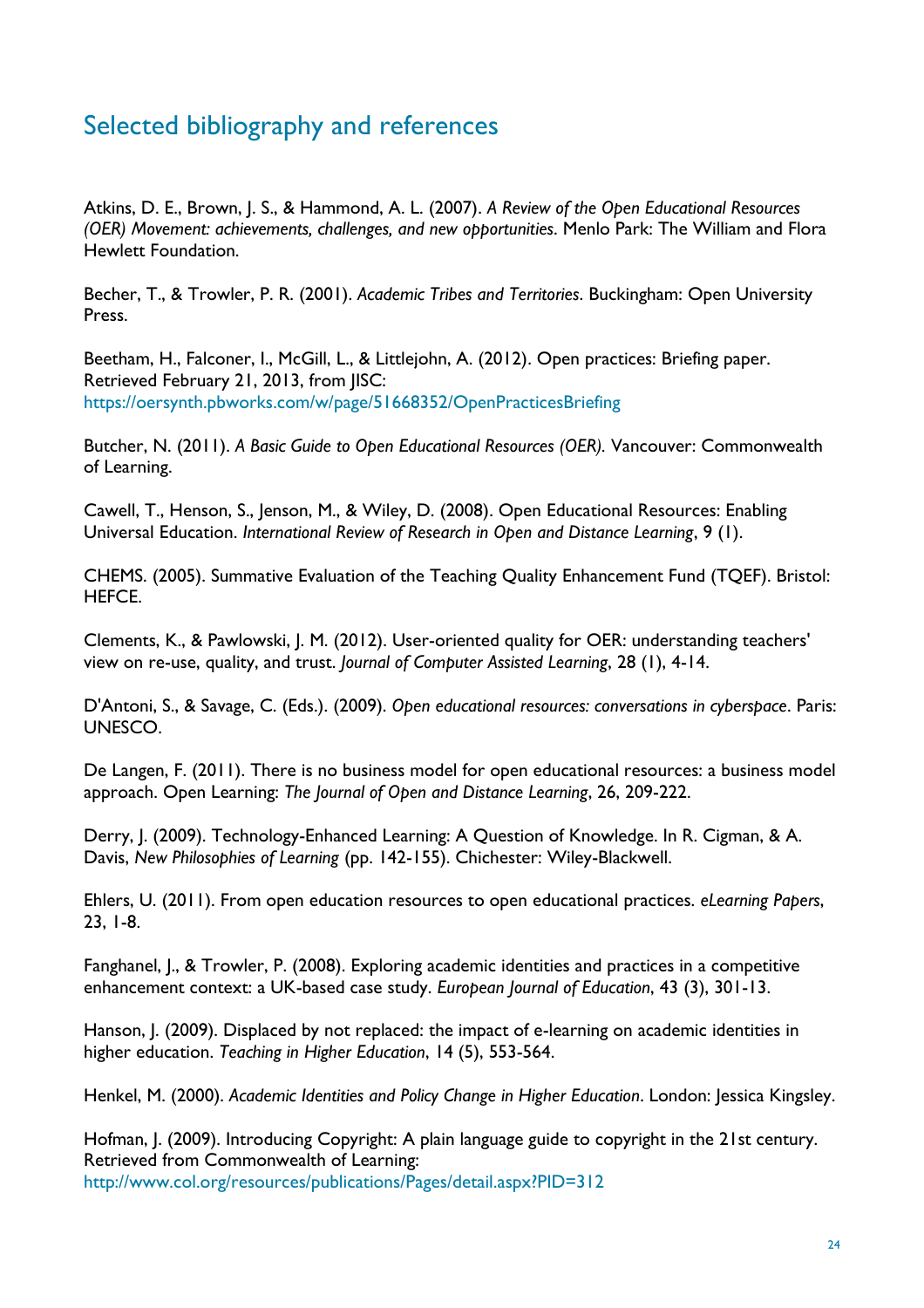Hylen, J., Van Damme, D., Mulder, F., & D'Antoni, S. (2012). Open Educational Resources: Analysis of Responses to the OECD Country Questionnaire. OECD Education Working Papers, 76.

Littlejohn, A., Falconer, I., & McGill, L. (2008). Characterising effective eLearning. *Computers & Education*, 50 (3).

OECD. (2007). *Giving Knowledge for Free: The Emergence of Open Educational Resources*. Paris: OECD.

Pawlowski, J. M., & Hoel, T. (2012). Towards a Global Policy for Open Educational Resources: The Paris OER Declaration and its Implications, White Paper. Paris: UNESCO.

Prosser, M., & Trigwell, K. (1999). *Understanding Learning and Teaching*. Buckingham: Society for Research into Higher Education & Open University Press.

Ritcher, T., & McPherson, M. (2012). Open educational resources: education for the world? *Distance Education*, 33, 201-219.

Tuomi, I. (2005). The future of open source. In M. Wynants, & J. Cornelis, *How Open is the Future* (pp. 429-459). Brussels: Brussels University Press.

Tuomi, I. (2006). *Open Educational Resources: What they are and why do they matter*. Paris: OECD. Retrieved from [www.oecd.org/edu/oer](http://www.heacademy.ac.uk/resources/detail/new-to-teaching/oer/www.oecd.org/edu/oer)

Tuomi, I. (2013). Open Educational Resources and the Transformation of Education. *European Journal of Education*, 48 (1), 58-78.

Wiley, D. (2006). Expert Meeting on Open Educational Resources. OECD.

Wilson, T. (2008). New Ways of Mediating Learning: Investigating the implications of adopting open educational resources for tertiary education in an institution in the United Kingdom as compared to one in South Africa. *International Review of Research in Open and Distance Learning*, 9 (1).